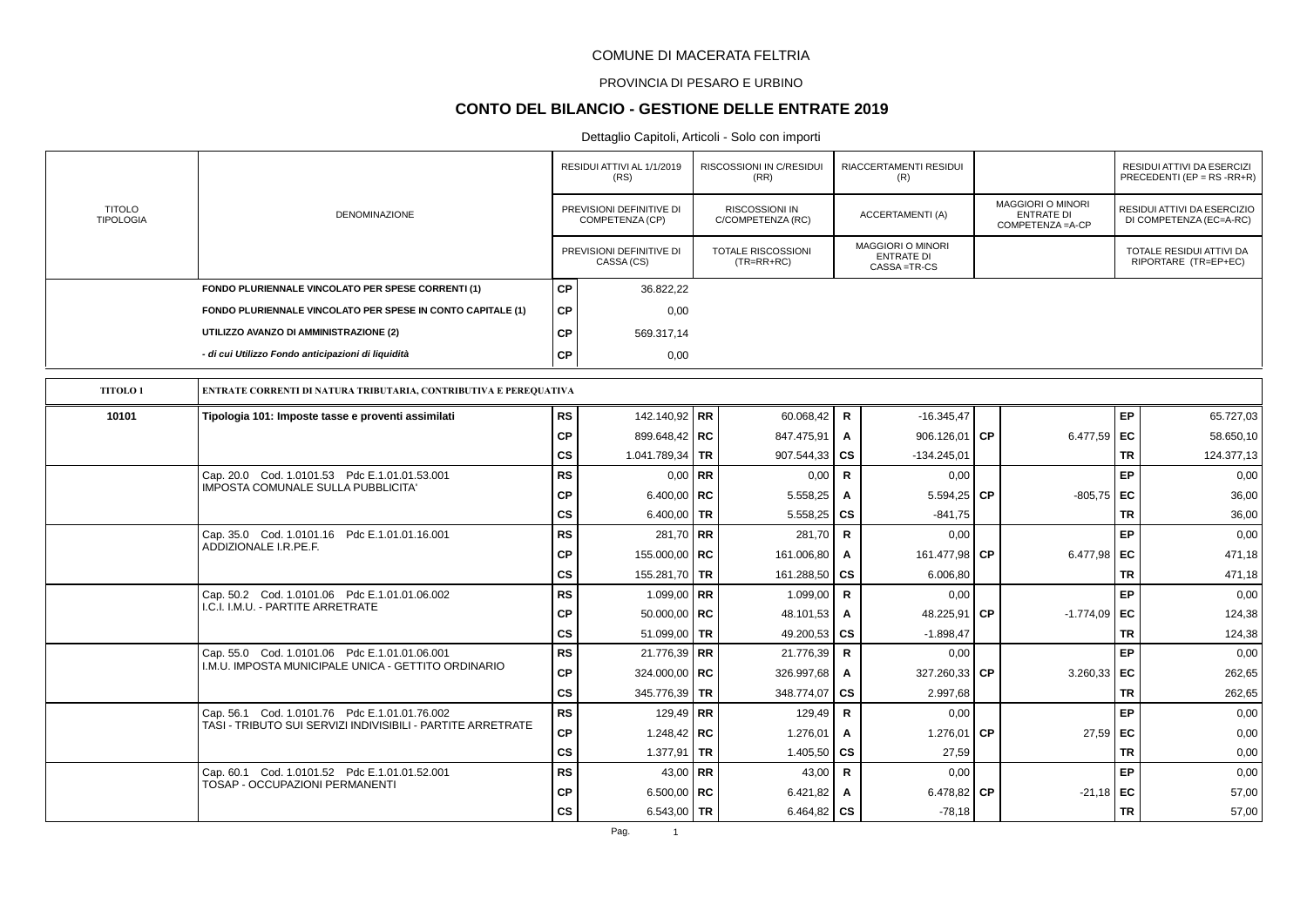### PROVINCIA DI PESARO E URBINO

# **CONTO DEL BILANCIO - GESTIONE DELLE ENTRATE 2019**

|       |                                   |                                                                            |           | RESIDUI ATTIVI AL 1/1/2019<br>(RS)          | RISCOSSIONI IN C/RESIDUI<br>(RR)           |                        | RIACCERTAMENTI RESIDUI<br>(R)                           |       |                                                                    |           | RESIDUI ATTIVI DA ESERCIZI<br>PRECEDENTI (EP = RS -RR+R) |
|-------|-----------------------------------|----------------------------------------------------------------------------|-----------|---------------------------------------------|--------------------------------------------|------------------------|---------------------------------------------------------|-------|--------------------------------------------------------------------|-----------|----------------------------------------------------------|
|       | <b>TITOLO</b><br><b>TIPOLOGIA</b> | <b>DENOMINAZIONE</b>                                                       |           | PREVISIONI DEFINITIVE DI<br>COMPETENZA (CP) | <b>RISCOSSIONI IN</b><br>C/COMPETENZA (RC) |                        | ACCERTAMENTI (A)                                        |       | <b>MAGGIORI O MINORI</b><br><b>ENTRATE DI</b><br>COMPETENZA = A-CP |           | RESIDUI ATTIVI DA ESERCIZIO<br>DI COMPETENZA (EC=A-RC)   |
|       |                                   |                                                                            |           | PREVISIONI DEFINITIVE DI<br>CASSA (CS)      | <b>TOTALE RISCOSSIONI</b><br>$(TR=RR+RC)$  |                        | MAGGIORI O MINORI<br><b>ENTRATE DI</b><br>CASSA = TR-CS |       |                                                                    |           | TOTALE RESIDUI ATTIVI DA<br>RIPORTARE (TR=EP+EC)         |
|       |                                   | Cap. 60.2 Cod. 1.0101.52 Pdc E.1.01.01.52.001                              | <b>RS</b> | 2.962,00   RR                               | 2.962,00                                   | R                      | 0,00                                                    |       |                                                                    | EP        | 0,00                                                     |
|       |                                   | TOSAP - OCCUPAZIONI TEMPORANEE                                             | <b>CP</b> | 41.500,00   RC                              | 39.383,00                                  | A                      | 40.627,00 CP                                            |       | $-873,00$ EC                                                       |           | 1.244,00                                                 |
|       |                                   |                                                                            | <b>CS</b> | 44.462,00 TR                                | 42.345,00                                  | cs                     | $-2.117,00$                                             |       |                                                                    | <b>TR</b> | 1.244,00                                                 |
|       |                                   | Cap. 91.0 Cod. 1.0101.61 Pdc E.1.01.01.61.001                              | <b>RS</b> | 62.107,60   RR                              | 15.659,12                                  | $\mathsf{R}$           | $-16.345.47$                                            |       |                                                                    | EP        | 30.103,01                                                |
|       |                                   | TARI - TRIBUTO SUI RIFIUTI                                                 | <b>CP</b> | $0.00$ RC                                   | 0,00                                       | A                      | $0,00$ CP                                               |       | 0,00                                                               | EC        | 0,00                                                     |
|       |                                   |                                                                            | cs        | 62.107,60 TR                                | 15.659,12                                  | l cs                   | $-46.448,48$                                            |       |                                                                    | <b>TR</b> | 30.103,01                                                |
|       |                                   | Cap. 92.0 Cod. 1.0101.51 Pdc E.1.01.01.51.001                              | <b>RS</b> | 53.575,74 RR                                | 17.951,72                                  | R                      | 0,00                                                    |       |                                                                    | EP        | 35.624,02                                                |
|       |                                   | TARI - TRIBUTO SUI RIFIUTI                                                 | <b>CP</b> | 311.000,00   RC                             | 254.843,96                                 | A                      | 310.749,00 CP                                           |       | $-251.00$ EC                                                       |           | 55.905,04                                                |
|       |                                   |                                                                            | cs        | 364.575,74   TR                             | 272.795,68                                 | <b>CS</b>              | $-91.780,06$                                            |       |                                                                    | <b>TR</b> | 91.529,06                                                |
|       |                                   | Cap. 92.1 Cod. 1.0101.51 Pdc E.1.01.01.51.002                              | <b>RS</b> | $0.00$ RR                                   | 0,00                                       | R                      | 0,00                                                    |       |                                                                    | EP        | 0,00                                                     |
|       |                                   | TARI - TRIBUTO SUI RIFIUTI - PARTITE ARRETRATE                             | <b>CP</b> | 3.000,00   RC                               | 2.026,86                                   | Α                      | $2.543,71$ CP                                           |       | $-456,29$ EC                                                       |           | 516,85                                                   |
|       |                                   |                                                                            | cs        | 3.000,00 TR                                 | 2.026,86                                   | $\mathbf{c}\mathbf{s}$ | $-973,14$                                               |       |                                                                    | <b>TR</b> | 516,85                                                   |
|       |                                   | Cap. 95.0 Cod. 1.0101.53 Pdc E.1.01.01.53.001                              | <b>RS</b> | 166,00   RR                                 | 166,00                                     | $\mathsf{R}$           | 0,00                                                    |       |                                                                    | EP        | 0,00                                                     |
|       |                                   | DIRITTI SULLE PUBBLICHE AFFISSIONI                                         | <b>CP</b> | 1.000,00   RC                               | 1.860,00                                   | Α                      | 1.893,00 $\mathsf{CP}$                                  |       | 893,00 EC                                                          |           | 33,00                                                    |
|       |                                   |                                                                            | cs        | 1.166,00 TR                                 | 2.026,00                                   | l cs                   | 860,00                                                  |       |                                                                    | <b>TR</b> | 33,00                                                    |
|       | 10301                             | Tipologia 301: Fondi perequativi da Amministrazioni Centrali               | <b>RS</b> | $0.00$ RR                                   | 0,00                                       | R                      | 0,00                                                    |       |                                                                    | EP        | 0,00                                                     |
|       |                                   |                                                                            | <b>CP</b> | 518.663.67   RC                             | 517.263,87                                 | A                      | 517.263.87 CP                                           |       | $-1.399,80$ EC                                                     |           | 0,00                                                     |
|       |                                   |                                                                            | <b>CS</b> | 518.663,67   TR                             | 517.263,87                                 | <b>CS</b>              | $-1.399,80$                                             |       |                                                                    | <b>TR</b> | 0,00                                                     |
|       |                                   | Cap. 99.0 Cod. 1.0301.01 Pdc E.1.03.01.01.001                              | <b>RS</b> | $0,00$ RR                                   | 0,00                                       | $\mathsf{R}$           | 0,00                                                    |       |                                                                    | EP        | 0,00                                                     |
|       |                                   | FONDO DI SOLIDARIETA' COMUNALE                                             | <b>CP</b> | 518.663,67 RC                               | 517.263,87                                 | Α                      | 517.263,87                                              | l CP. | $-1.399,80$ EC                                                     |           | 0,00                                                     |
|       |                                   |                                                                            | cs        | 518.663,67   TR                             | 517.263,87                                 | <b>CS</b>              | $-1.399,80$                                             |       |                                                                    | <b>TR</b> | 0,00                                                     |
| 10000 |                                   | Totale TITOLO 1 ENTRATE CORRENTI DI NATURA TRIBUTARIA, CONTRIBUTIVA E P RS |           | 142.140,92 RR                               | 60.068,42                                  | $\mathsf{R}$           | $-16.345,47$                                            |       |                                                                    | EP        | 65.727,03                                                |
|       |                                   |                                                                            | <b>CP</b> | 1.418.312,09 RC                             | 1.364.739,78                               | A                      | 1.423.389,88 $\overline{\text{CP}}$                     |       | $5.077,79$ EC                                                      |           | 58.650,10                                                |
|       |                                   |                                                                            | <b>CS</b> | 1.560.453,01   TR                           | 1.424.808,20 $\overline{CS}$               |                        | $-135.644.81$                                           |       |                                                                    | <b>TR</b> | 124.377,13                                               |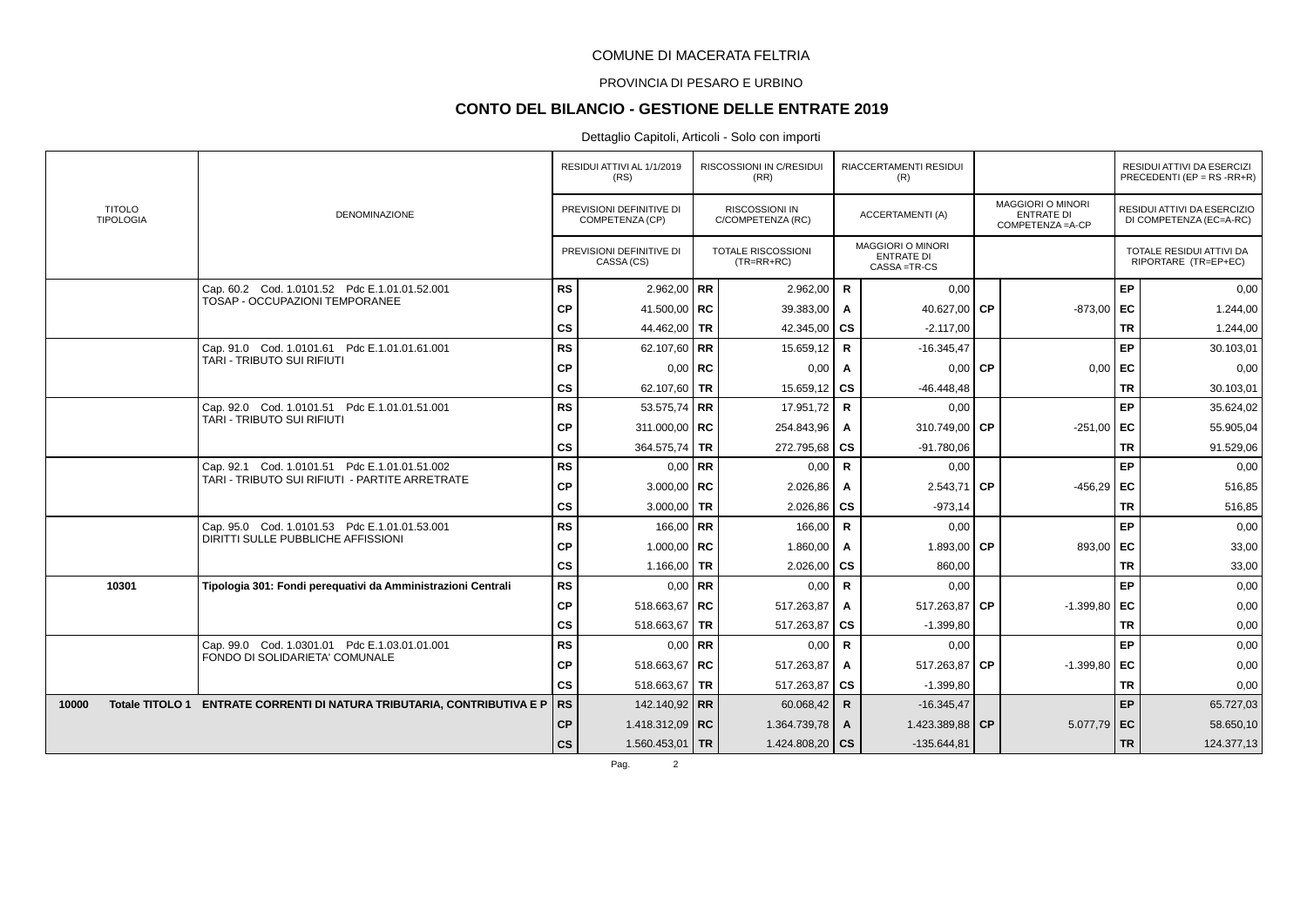### PROVINCIA DI PESARO E URBINO

## **CONTO DEL BILANCIO - GESTIONE DELLE ENTRATE 2019**

|                                   |                                                                                                         |               | RESIDUI ATTIVI AL 1/1/2019<br>(RS)          | <b>RISCOSSIONI IN C/RESIDUI</b><br>(RR)    |              | <b>RIACCERTAMENTI RESIDUI</b><br>(R)                         |           |                                                             |           | <b>RESIDUI ATTIVI DA ESERCIZI</b><br>PRECEDENTI (EP = $RS$ -RR+R) |
|-----------------------------------|---------------------------------------------------------------------------------------------------------|---------------|---------------------------------------------|--------------------------------------------|--------------|--------------------------------------------------------------|-----------|-------------------------------------------------------------|-----------|-------------------------------------------------------------------|
| <b>TITOLO</b><br><b>TIPOLOGIA</b> | DENOMINAZIONE                                                                                           |               | PREVISIONI DEFINITIVE DI<br>COMPETENZA (CP) | <b>RISCOSSIONI IN</b><br>C/COMPETENZA (RC) |              | ACCERTAMENTI (A)                                             |           | MAGGIORI O MINORI<br><b>ENTRATE DI</b><br>COMPETENZA = A-CP |           | RESIDUI ATTIVI DA ESERCIZIO<br>DI COMPETENZA (EC=A-RC)            |
|                                   |                                                                                                         |               | PREVISIONI DEFINITIVE DI<br>CASSA (CS)      | TOTALE RISCOSSIONI<br>$(TR=RR+RC)$         |              | <b>MAGGIORI O MINORI</b><br><b>ENTRATE DI</b><br>CASSA=TR-CS |           |                                                             |           | TOTALE RESIDUI ATTIVI DA<br>RIPORTARE (TR=EP+EC)                  |
| <b>TITOLO 2</b>                   | <b>TRASFERIMENTI CORRENTI</b>                                                                           |               |                                             |                                            |              |                                                              |           |                                                             |           |                                                                   |
| 20101                             | Tipologia 101: Trasferimenti correnti da Amministrazioni pubbliche                                      | <b>RS</b>     | 33.299,68   RR                              | 32.072,09                                  | R            | 0,00                                                         |           |                                                             | EP        | 1.227,59                                                          |
|                                   |                                                                                                         | <b>CP</b>     | 209.642.75 RC                               | 86.513,21                                  | $\mathbf{A}$ | 182.727,49 CP                                                |           | $-26.915,26$ EC                                             |           | 96.214,28                                                         |
|                                   |                                                                                                         | <b>CS</b>     | 242.942,43 TR                               | 118.585,30                                 | <b>CS</b>    | $-124.357,13$                                                |           |                                                             | <b>TR</b> | 97.441,87                                                         |
|                                   | Cap. 121.0 Cod. 2.0101.01 Pdc E.2.01.01.01.001<br>RIMBORSO DALLO STATO PER CONSULTAZIONI ELETTORALI E   | <b>RS</b>     | $0.00$ RR                                   | 0,00                                       | $\mathsf{R}$ | 0,00                                                         |           |                                                             | EP        | 0,00                                                              |
|                                   | <b>POPOLARI</b>                                                                                         | CP            | 15.000,00   RC                              | 3.948,34                                   | Α            | 3.948,34                                                     | СP        | $-11.051,66$ EC                                             |           | 0,00                                                              |
|                                   |                                                                                                         | <b>CS</b>     | 15.000,00 TR                                | 3.948,34                                   | <b>CS</b>    | $-11.051,66$                                                 |           |                                                             | <b>TR</b> | 0,00                                                              |
|                                   | Cap. 135.0 Cod. 2.0101.01 Pdc E.2.01.01.01.001<br>TRASFERIMENTO COMPENSATIVO MINORI INTROITI            | <b>RS</b>     | $0,00$ RR                                   | 0,00                                       | $\mathsf{R}$ | 0,00                                                         |           |                                                             | <b>EP</b> | 0,00                                                              |
|                                   | ADDIZIONALE I.R.PE.F.                                                                                   | <b>CP</b>     | $5.900,51$ RC                               | 5.900,51                                   | Α            | 5.900,51                                                     | <b>CP</b> | 0,00                                                        | l EC      | 0,00                                                              |
|                                   |                                                                                                         | CS            | 5.900,51   TR                               | 5.900,51                                   | CS           | 0,00                                                         |           |                                                             | <b>TR</b> | 0,00                                                              |
|                                   | Cap. 142.0 Cod. 2.0101.01 Pdc E.2.01.01.01.001<br>TRASFERIMENTO COMPENSATIVO I.M.U.: IMMOBILI COMUNALI. | <b>RS</b>     | $0.00$ RR                                   | 0,00                                       | $\mathsf{R}$ | 0,00                                                         |           |                                                             | EP        | 0,00                                                              |
|                                   | ABITAZIONE PRINCIPALE, IMMOBILI MERCE ECC.                                                              | <b>CP</b>     | 9.000.00   $RC$                             | 8.371,19                                   | $\mathbf{A}$ | 8.371,19 $\overline{\text{CP}}$                              |           | $-628.81$                                                   | l EC      | 0,00                                                              |
|                                   |                                                                                                         | <b>CS</b>     | $9.000,00$ TR                               | 8.371,19                                   | CS           | $-628,81$                                                    |           |                                                             | <b>TR</b> | 0,00                                                              |
|                                   | Cap. 144.0 Cod. 2.0101.01 Pdc E.2.01.01.01.002<br>SERVIZIO RACCOLTA E SMALTIMENTO RIFIUTI NEI CONFRONTI | <b>RS</b>     | $0,00$ RR                                   | 0,00                                       | $\mathsf{R}$ | 0,00                                                         |           |                                                             | EP        | 0,00                                                              |
|                                   | DELLE ISTITUZIONI SCOLASTICHE                                                                           | <b>CP</b>     | 1.000,00   RC                               | 970,59                                     | A            | 970,59                                                       | <b>CP</b> | $-29,41$                                                    | EC        | 0,00                                                              |
|                                   |                                                                                                         | <b>CS</b>     | 1.000,00 TR                                 | 970,59                                     | <b>CS</b>    | $-29,41$                                                     |           |                                                             | <b>TR</b> | 0,00                                                              |
|                                   | Cap. 149.0 Cod. 2.0101.01 Pdc E.2.01.01.01.001<br>CONTRIBUTO PER INDAGINI DI MICROZONAZIONE SISMICA E   | <b>RS</b>     | $0.00$ RR                                   | 0,00                                       | $\mathsf{R}$ | 0,00                                                         |           |                                                             | <b>EP</b> | 0,00                                                              |
|                                   | ANALISI DELLE CONDIZIONI LIMITE PER L'EMERGENZA (C.L.E.)                                                | <b>CP</b>     | 4.526,85   RC                               | 0,00                                       | A            | 4.526,85                                                     | <b>CP</b> | 0,00                                                        | EC        | 4.526,85                                                          |
|                                   |                                                                                                         | <b>CS</b>     | 4.526,85 TR                                 | 0,00                                       | CS           | $-4.526.85$                                                  |           |                                                             | <b>TR</b> | 4.526,85                                                          |
|                                   | Cap. 151.0 Cod. 2.0101.01 Pdc E.2.01.01.01.001<br>CONTRIBUTO MUTUO DI €41.000,00 "COMPLETAMENTO AREE    | <b>RS</b>     | $0,00$ RR                                   | 0,00                                       | $\mathsf{R}$ | 0,00                                                         |           |                                                             | EP        | 0,00                                                              |
|                                   | <b>VERDI ESTERNE AL LAGO"</b>                                                                           | <b>CP</b>     | $2.387,39$ RC                               | 2.387,39                                   | A            | 2.387,39                                                     | <b>CP</b> | $0.00$ EC                                                   |           | 0,00                                                              |
|                                   |                                                                                                         | $\mathsf{cs}$ | 2.387,39 TR                                 | 2.387,39                                   | <b>CS</b>    | 0,00                                                         |           |                                                             | <b>TR</b> | 0,00                                                              |
|                                   | Cap. 161.0 Cod. 2.0101.01 Pdc E.2.01.01.01.002<br>CONTRIBUTO PER LA PROMOZIONE DEL SISTEMA INTEGRATO DI | <b>RS</b>     | $0.00$ RR                                   | 0,00                                       | $\mathsf{R}$ | 0,00                                                         |           |                                                             | <b>EP</b> | 0,00                                                              |
|                                   | EDUCAZIONE ED ISTRUZIONE BAMBINI FINO A SEI ANNI                                                        | <b>CP</b>     | $3.964,65$ RC                               | 3.964,65                                   | $\mathbf{A}$ | 3.964,65                                                     | <b>CP</b> | 0.00                                                        | l EC      | 0.00                                                              |
|                                   |                                                                                                         | <b>CS</b>     | $3.964,65$ TR                               | 3.964,65                                   | <b>CS</b>    | 0,00                                                         |           |                                                             | <b>TR</b> | 0,00                                                              |
|                                   | Cap. 171.2 Cod. 2.0101.02 Pdc E.2.01.01.02.001<br>CONTRIBUTO REGIONALE MUTUO DI €222.005,89 "COMPL.RETE | <b>RS</b>     | $0.00$ RR                                   | 0,00                                       | ${\sf R}$    | 0,00                                                         |           |                                                             | EP        | 0,00                                                              |
|                                   | FOGNARIA FRAZIONI(S.TEODORO-PRATO)"                                                                     | <b>CP</b>     | $6.602,99$ RC                               | 0,00                                       | Α            | 6.602,89                                                     | <b>CP</b> | $-0,10$ EC                                                  |           | 6.602,89                                                          |
|                                   |                                                                                                         | CS            | 6.602,99   TR                               | 0,00                                       | CS           | $-6.602,99$                                                  |           |                                                             | <b>TR</b> | 6.602,89                                                          |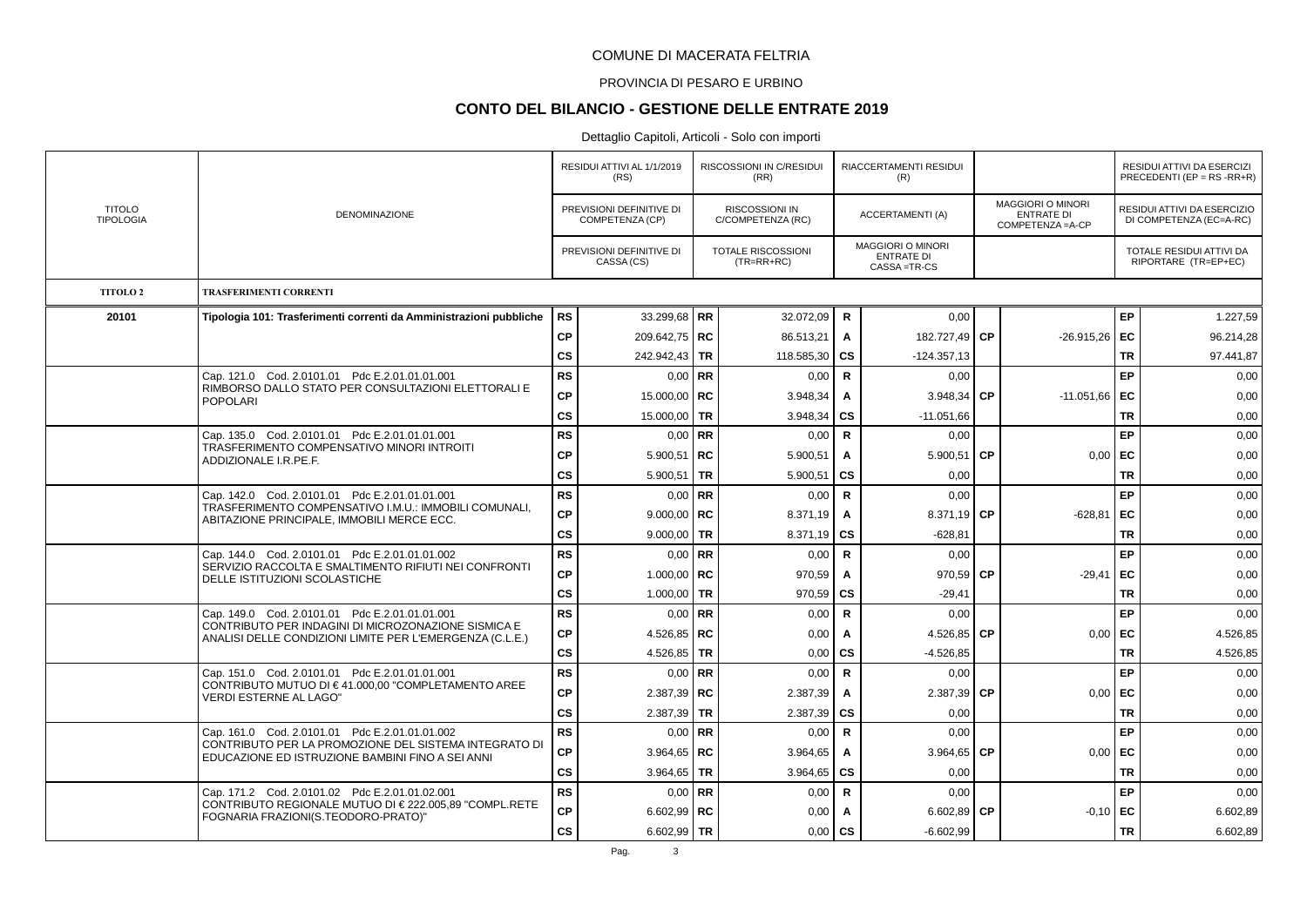### PROVINCIA DI PESARO E URBINO

# **CONTO DEL BILANCIO - GESTIONE DELLE ENTRATE 2019**

|                                   |                                                                                                                |               | RESIDUI ATTIVI AL 1/1/2019<br>(RS)          |           | <b>RISCOSSIONI IN C/RESIDUI</b><br>(RR)    |              | RIACCERTAMENTI RESIDUI<br>(R)                                |           |                                                      |           | RESIDUI ATTIVI DA ESERCIZI<br>PRECEDENTI (EP = $RS$ -RR+R) |
|-----------------------------------|----------------------------------------------------------------------------------------------------------------|---------------|---------------------------------------------|-----------|--------------------------------------------|--------------|--------------------------------------------------------------|-----------|------------------------------------------------------|-----------|------------------------------------------------------------|
| <b>TITOLO</b><br><b>TIPOLOGIA</b> | <b>DENOMINAZIONE</b>                                                                                           |               | PREVISIONI DEFINITIVE DI<br>COMPETENZA (CP) |           | <b>RISCOSSIONI IN</b><br>C/COMPETENZA (RC) |              | ACCERTAMENTI (A)                                             |           | MAGGIORI O MINORI<br>ENTRATE DI<br>COMPETENZA = A-CP |           | RESIDUI ATTIVI DA ESERCIZIO<br>DI COMPETENZA (EC=A-RC)     |
|                                   |                                                                                                                |               | PREVISIONI DEFINITIVE DI<br>CASSA (CS)      |           | <b>TOTALE RISCOSSIONI</b><br>$(TR=RR+RC)$  |              | <b>MAGGIORI O MINORI</b><br><b>ENTRATE DI</b><br>CASSA=TR-CS |           |                                                      |           | TOTALE RESIDUI ATTIVI DA<br>RIPORTARE (TR=EP+EC)           |
|                                   | Cap. 175.0 Cod. 2.0101.02 Pdc E.2.01.01.02.001                                                                 | <b>RS</b>     |                                             | $0.00$ RR | 0,00                                       | $\mathbf R$  | 0,00                                                         |           |                                                      | EP        | 0,00                                                       |
|                                   | CONTRIBUTO REGIONALE PER LA PROMOZIONE DEL SISTEMA<br>INTEGRATO DI EDUCAZIONE ED ISTRUZIONE BAMBINI FINO A SEI | CP            | 1.978,37   RC                               |           | 1.978,37                                   | Α            | 1.978,37                                                     | CP        | $0,00$   EC                                          |           | 0,00                                                       |
|                                   | ANNI                                                                                                           | $\mathsf{cs}$ | 1.978,37                                    | <b>TR</b> | 1.978,37                                   | CS           | 0,00                                                         |           |                                                      | TR        | 0,00                                                       |
|                                   | Cap. 181.0 Cod. 2.0101.02 Pdc E.2.01.01.02.001                                                                 | <b>RS</b>     | $0.00$ RR                                   |           | 0,00                                       | $\mathbf R$  | 0,00                                                         |           |                                                      | EP        | 0,00                                                       |
|                                   | CONTRIBUTO REGIONALE PER CORSO DI ORIENTAMENTO<br><b>MUSICALE</b>                                              | <b>CP</b>     | $3.500,00$ RC                               |           | 2.918,32                                   | A            | 2.918,32                                                     | <b>CP</b> | $-581,68$ EC                                         |           | 0,00                                                       |
|                                   |                                                                                                                | $\mathsf{cs}$ | 3.500,00                                    | TR        | 2.918,32                                   | <b>CS</b>    | $-581,68$                                                    |           |                                                      | <b>TR</b> | 0,00                                                       |
|                                   | Cap. 187.0 Cod. 2.0101.02 Pdc E.2.01.01.02.001                                                                 | <b>RS</b>     |                                             | $0.00$ RR | 0.00                                       | $\mathsf{R}$ | 0,00                                                         |           |                                                      | EP        | 0,00                                                       |
|                                   | CONTRIBUTO REGIONALE MUTUO DI €100.000.00 "LAVORI DI<br>MESSA IN SICUREZZA STRADE COMUNALI"                    | <b>CP</b>     | 3.000,00   RC                               |           | 0,00                                       | A            | 3.000,00 $\mathsf{CP}$                                       |           | $0,00$ EC                                            |           | 3.000,00                                                   |
|                                   |                                                                                                                | <b>CS</b>     | 3.000,00 TR                                 |           | 0,00                                       | <b>CS</b>    | $-3.000,00$                                                  |           |                                                      | <b>TR</b> | 3.000,00                                                   |
|                                   | Cap. 187.2 Cod. 2.0101.02 Pdc E.2.01.01.02.001                                                                 | <b>RS</b>     | $0.00$ RR                                   |           | 0,00                                       | $\mathsf{R}$ | 0,00                                                         |           |                                                      | EP        | 0,00                                                       |
|                                   | CONTRIBUTO REGIONALE MUTUO DI €455.000.00 "LAVORI<br>RIFAC.FOGNATURA E PAVIM.C.SO A.BATTELLI"                  | <b>CP</b>     | 13.650,00   RC                              |           | 0.00                                       | A            | 13.650,00                                                    | <b>CP</b> | $0.00$ EC                                            |           | 13.650,00                                                  |
|                                   |                                                                                                                | $\mathsf{cs}$ | 13.650.00                                   | <b>TR</b> | 0,00                                       | <b>CS</b>    | $-13.650.00$                                                 |           |                                                      | <b>TR</b> | 13.650,00                                                  |
|                                   | Cap. 188.1 Cod. 2.0101.02 Pdc E.2.01.01.02.001                                                                 | <b>RS</b>     |                                             | $0.00$ RR | 0,00                                       | $\mathbf R$  | 0,00                                                         |           |                                                      | EP        | 0,00                                                       |
|                                   | CONTRIBUTO REGIONALE MUTUO DI €1.032.913.80 "ACQUISTO<br>PALAZZO GENTILI"                                      | <b>CP</b>     | 25.822,85   RC                              |           | 0,00                                       | Α            | 25.822,85 CP                                                 |           | $0,00$   EC                                          |           | 25.822,85                                                  |
|                                   |                                                                                                                | $\mathsf{cs}$ | 25.822,85                                   | <b>TR</b> | 0,00                                       | CS           | $-25.822.85$                                                 |           |                                                      | <b>TR</b> | 25.822,85                                                  |
|                                   | Cap. 188.2 Cod. 2.0101.02 Pdc E.2.01.01.02.001                                                                 | <b>RS</b>     | $0.00$ RR                                   |           | 0,00                                       | $\mathsf{R}$ | 0,00                                                         |           |                                                      | EP        | 0,00                                                       |
|                                   | CONTRIBUTO REGIONALE MUTUO DI €206.583,00 "LAVORI DI<br>COMPLETAMENTO MULINO DELLE MONACHE"                    | CP            | 6.713,95   RC                               |           | 0,00                                       | A            | 6.713,95                                                     | <b>CP</b> | $0,00$ EC                                            |           | 6.713,95                                                   |
|                                   |                                                                                                                | $\mathsf{cs}$ | 6.713,95                                    | TR        | 0,00                                       | <b>CS</b>    | $-6.713.95$                                                  |           |                                                      | <b>TR</b> | 6.713,95                                                   |
|                                   | Cap. 189.0 Cod. 2.0101.02 Pdc E.2.01.01.02.001                                                                 | <b>RS</b>     | 0.00                                        | RR        | 0,00                                       | $\mathsf{R}$ | 0,00                                                         |           |                                                      | EP        | 0,00                                                       |
|                                   | CONTRIBUTO REGIONALE PER ASILI NIDO - CONTRIBUTO DI<br>GESTIONE - L.R. 30/1979                                 | <b>CP</b>     | 5.500,00   RC                               |           | 0,00                                       | A            | 0.00                                                         | <b>CP</b> | $-5.500,00$ EC                                       |           | 0,00                                                       |
|                                   |                                                                                                                | $\mathsf{cs}$ | 5.500,00 TR                                 |           | 0,00                                       | CS           | $-5.500,00$                                                  |           |                                                      | <b>TR</b> | 0,00                                                       |
|                                   | Cap. 190.0 Cod. 2.0101.02 Pdc E.2.01.01.02.001                                                                 | <b>RS</b>     |                                             | $0.00$ RR | 0,00                                       | $\mathsf{R}$ | 0.00                                                         |           |                                                      | EP        | 0,00                                                       |
|                                   | CONTRIBUTO REGIONALE PER IL MANTENIMENTO DELL'UFFICIO<br>DEL GIUDICE DI PACE                                   | <b>CP</b>     | $5.000,00$ RC                               |           | 0,00                                       | A            | 0,00                                                         | <b>CP</b> | $-5.000,00$ EC                                       |           | 0,00                                                       |
|                                   |                                                                                                                | $\mathsf{cs}$ | 5.000.00                                    | <b>TR</b> | 0,00                                       | <b>CS</b>    | $-5.000,00$                                                  |           |                                                      | <b>TR</b> | 0,00                                                       |
|                                   | Cap. 220.0 Cod. 2.0101.02 Pdc E.2.01.01.02.001                                                                 | <b>RS</b>     |                                             | $0.00$ RR | 0,00                                       | $\mathsf{R}$ | 0,00                                                         |           |                                                      | EP        | 0,00                                                       |
|                                   | CONTRIBUTO REGIONALE PER LA PROMOZIONE ED IL<br>SOSTEGNO DELLA PERSONA E DELLA FAMIGLIA                        | <b>CP</b>     | $5.000,00$ RC                               |           | 1.662,75                                   | A            | 1.662,75 $\textsf{CP}$                                       |           | $-3.337,25$ EC                                       |           | 0,00                                                       |
|                                   |                                                                                                                | <b>CS</b>     | 5.000,00 TR                                 |           | 1.662,75 $\overline{CS}$                   |              | $-3.337,25$                                                  |           |                                                      | <b>TR</b> | 0,00                                                       |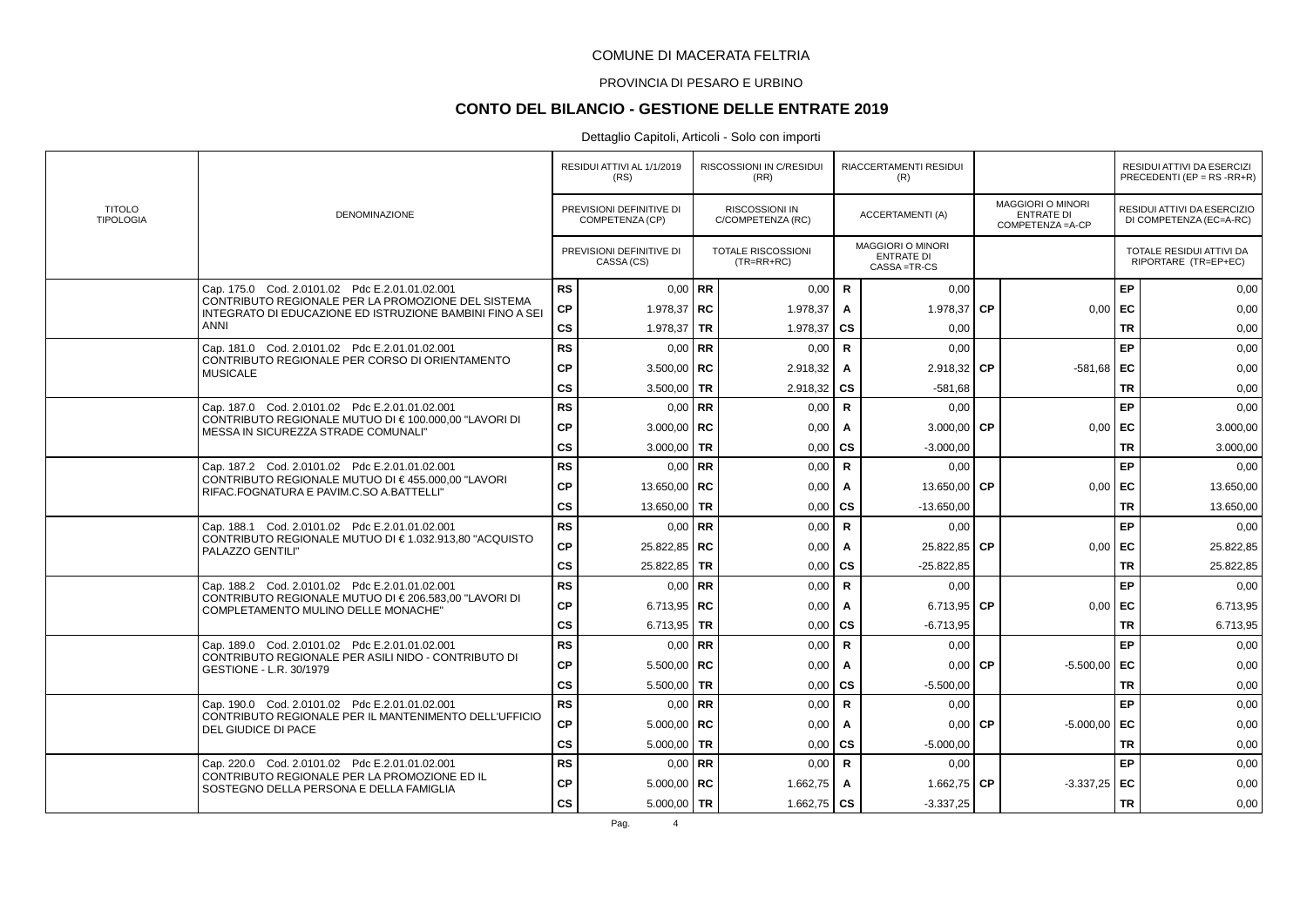### PROVINCIA DI PESARO E URBINO

# **CONTO DEL BILANCIO - GESTIONE DELLE ENTRATE 2019**

|                                   |                                                                                                                  |           | RESIDUI ATTIVI AL 1/1/2019<br>(RS)          | RISCOSSIONI IN C/RESIDUI<br>(RR)           |                        | RIACCERTAMENTI RESIDUI<br>(R)                                |           |                                                             |           | RESIDUI ATTIVI DA ESERCIZI<br>PRECEDENTI (EP = $RS$ -RR+R) |
|-----------------------------------|------------------------------------------------------------------------------------------------------------------|-----------|---------------------------------------------|--------------------------------------------|------------------------|--------------------------------------------------------------|-----------|-------------------------------------------------------------|-----------|------------------------------------------------------------|
| <b>TITOLO</b><br><b>TIPOLOGIA</b> | <b>DENOMINAZIONE</b>                                                                                             |           | PREVISIONI DEFINITIVE DI<br>COMPETENZA (CP) | <b>RISCOSSIONI IN</b><br>C/COMPETENZA (RC) |                        | ACCERTAMENTI (A)                                             |           | MAGGIORI O MINORI<br><b>ENTRATE DI</b><br>COMPETENZA = A-CP |           | RESIDUI ATTIVI DA ESERCIZIO<br>DI COMPETENZA (EC=A-RC)     |
|                                   |                                                                                                                  |           | PREVISIONI DEFINITIVE DI<br>CASSA (CS)      | <b>TOTALE RISCOSSIONI</b><br>$(TR=RR+RC)$  |                        | <b>MAGGIORI O MINORI</b><br><b>ENTRATE DI</b><br>CASSA=TR-CS |           |                                                             |           | TOTALE RESIDUI ATTIVI DA<br>RIPORTARE (TR=EP+EC)           |
|                                   | Cap. 222.0 Cod. 2.0101.02 Pdc E.2.01.01.02.001                                                                   | <b>RS</b> | $0,00$ RR                                   | 0,00                                       | $\mathsf{R}$           | 0,00                                                         |           |                                                             | <b>EP</b> | 0,00                                                       |
|                                   | CONTRIBUTO REGIONALE PER INDAGINI DI MICROZONAZIONE<br>SISMICA E ANALISI DELLE CONDIZIONI LIMITE PER L'EMERGENZA | <b>CP</b> | $5.923, 15$ RC                              | 3.553,89                                   | A                      | 5.923,15 $\overline{\text{CP}}$                              |           | $0,00$ EC                                                   |           | 2.369,26                                                   |
|                                   | (C.L.E.)                                                                                                         | <b>CS</b> | 5.923,15   TR                               | 3.553,89                                   | $\mathbf{c}\mathbf{s}$ | $-2.369,26$                                                  |           |                                                             | <b>TR</b> | 2.369,26                                                   |
|                                   | Cap. 225.0 Cod. 2.0101.02 Pdc E.2.01.01.02.006                                                                   | <b>RS</b> | $0,00$ RR                                   | 0,00                                       | $\mathsf{R}$           | 0,00                                                         |           |                                                             | EP        | 0,00                                                       |
|                                   | CONTRIBUTO UNIONE MONTANA PER TIROCINI DI INCLUSIONE<br>SOCIALE (L.R. N. 18/1996)                                | <b>CP</b> | 38.120,81   RC                              | 38.120,81                                  | A                      | 38.120,81                                                    | <b>CP</b> | 0,00                                                        | EC        | 0,00                                                       |
|                                   |                                                                                                                  | <b>CS</b> | 38.120,81   TR                              | 38.120,81                                  | <b>CS</b>              | 0,00                                                         |           |                                                             | <b>TR</b> | 0,00                                                       |
|                                   | Cap. 225.3 Cod. 2.0101.02 Pdc E.2.01.01.02.006                                                                   | <b>RS</b> | $0,00$ RR                                   | 0,00                                       | $\mathsf{R}$           | 0,00                                                         |           |                                                             | <b>EP</b> | 0,00                                                       |
|                                   | CONTRIBUTO UNIONE MONTANA A FAVORE DEI NIDI D'INFANZIA<br>(L.R. N. 9/2013)                                       | СP        | 9.163,38   RC                               | 9.163,38                                   | A                      | 9.163,38 $ CP$                                               |           | 0,00                                                        | ∣ EC      | 0,00                                                       |
|                                   |                                                                                                                  | cs        | 9.163,38   TR                               | 9.163,38                                   | CS                     | 0,00                                                         |           |                                                             | <b>TR</b> | 0,00                                                       |
|                                   | Cap. 233.1 Cod. 2.0101.02 Pdc E.2.01.01.02.002                                                                   | <b>RS</b> | $29.614.83$ RR                              | 29.614,83                                  | $\mathbf R$            | 0,00                                                         |           |                                                             | <b>EP</b> | 0,00                                                       |
|                                   | CONTRIBUTO PROVINCIALE MUTUO DI €1.032.913,80 "ACQUISTO<br>PALAZZO GENTILI"                                      | <b>CP</b> | 29.614,83   RC                              | 0,00                                       | $\mathbf{A}$           | 29.614,83 CP                                                 |           | $0,00$   EC                                                 |           | 29.614,83                                                  |
|                                   |                                                                                                                  | <b>CS</b> | 59.229,66 TR                                | 29.614,83                                  | $\mathbf{c}\mathbf{s}$ | $-29.614,83$                                                 |           |                                                             | <b>TR</b> | 29.614,83                                                  |
|                                   | Cap. 246.0 Cod. 2.0101.02 Pdc E.2.01.01.02.003                                                                   | <b>RS</b> | $0.00$ RR                                   | 0,00                                       | $\mathsf{R}$           | 0,00                                                         |           |                                                             | EP        | 0.00                                                       |
|                                   | TRASFERIMENTO DAL COMUNE DI PIANDIMELETO POLITICHE<br>GIOVANILI - L.R. 46/95                                     | <b>CP</b> | 700,00 RC                                   | 0,00                                       | A                      | $0,00$ CP                                                    |           | $-700,00$ EC                                                |           | 0,00                                                       |
|                                   |                                                                                                                  | <b>CS</b> | 700,00 TR                                   | 0,00                                       | <b>CS</b>              | $-700.00$                                                    |           |                                                             | <b>TR</b> | 0.00                                                       |
|                                   | Cap. 255.0 Cod. 2.0101.02 Pdc E.2.01.01.02.018                                                                   | <b>RS</b> | $0.00$ RR                                   | 0,00                                       | $\mathsf{R}$           | 0,00                                                         |           |                                                             | EP        | 0,00                                                       |
|                                   | TRASFERIMENTO DALL'A.T.O. PER SERVIZIO IDRICO INTEGRATO                                                          | <b>CP</b> | 412,02 RC                                   | 412,02                                     | A                      | 412,02                                                       | l CP      | $0,00$ EC                                                   |           | 0,00                                                       |
|                                   |                                                                                                                  | <b>CS</b> | 412,02   TR                                 | 412,02                                     | CS                     | 0,00                                                         |           |                                                             | <b>TR</b> | 0,00                                                       |
|                                   | Cap. 256.0 Cod. 2.0101.01 Pdc E.2.01.01.01.001                                                                   | <b>RS</b> | $0,00$ RR                                   | 0,00                                       | $\mathsf{R}$           | 0,00                                                         |           |                                                             | <b>EP</b> | 0,00                                                       |
|                                   | CINQUE PER MILLE I.R.PE.F. DESTINATO AL SOSTEGNO DELLE<br>ATTIVITA' SOCIALI (D.L. 112/2008 - ART. 63 BIS)        | <b>CP</b> | 1.145.18 RC                                 | 1.145,18                                   | A                      | 1.145,18 CP                                                  |           | 0.00                                                        | l EC      | 0.00                                                       |
|                                   |                                                                                                                  | cs        | 1.145,18 TR                                 | 1.145,18                                   | <b>CS</b>              | 0,00                                                         |           |                                                             | <b>TR</b> | 0,00                                                       |
|                                   | Cap. 350.1 Cod. 2.0101.01 Pdc E.2.01.01.01.002                                                                   | <b>RS</b> | $0,00$ RR                                   | 0,00                                       | $\mathsf{R}$           | 0,00                                                         |           |                                                             | <b>EP</b> | 0,00                                                       |
|                                   | PROVENTI SERVIZIO MENSA INSEGNANTI (M.I.U.R.)                                                                    | <b>CP</b> | $2.015.82$ RC                               | 2.015,82                                   | $\mathbf{A}$           | 2.015,82 $\mathsf{CP}$                                       |           | $0,00$ EC                                                   |           | 0.00                                                       |
|                                   |                                                                                                                  | <b>CS</b> | 2.015,82   TR                               | 2.015,82                                   | <b>CS</b>              | 0,00                                                         |           |                                                             | <b>TR</b> | 0,00                                                       |
|                                   | Cap. 610.0 Cod. 2.0101.02 Pdc E.2.01.01.02.003                                                                   | <b>RS</b> | $3.684.85$ RR                               | 2.457,26                                   | $\mathbf R$            | 0,00                                                         |           |                                                             | <b>EP</b> | 1.227,59                                                   |
|                                   | CONCORSO NELLA SPESA PER IL FUNZIONAMENTO DELLA<br><b>CP</b><br>SOTTOCOMMISSIONE ELETTORALE MANDAMENTALE         |           | 4.000,00   RC                               | 0,00                                       | A                      | $3.913,65$ CP                                                |           | $-86,35$ EC                                                 |           | 3.913,65                                                   |
|                                   |                                                                                                                  | <b>CS</b> | 7.684,85   TR                               | $2.457,26$ CS                              |                        | $-5.227,59$                                                  |           |                                                             | <b>TR</b> | 5.141,24                                                   |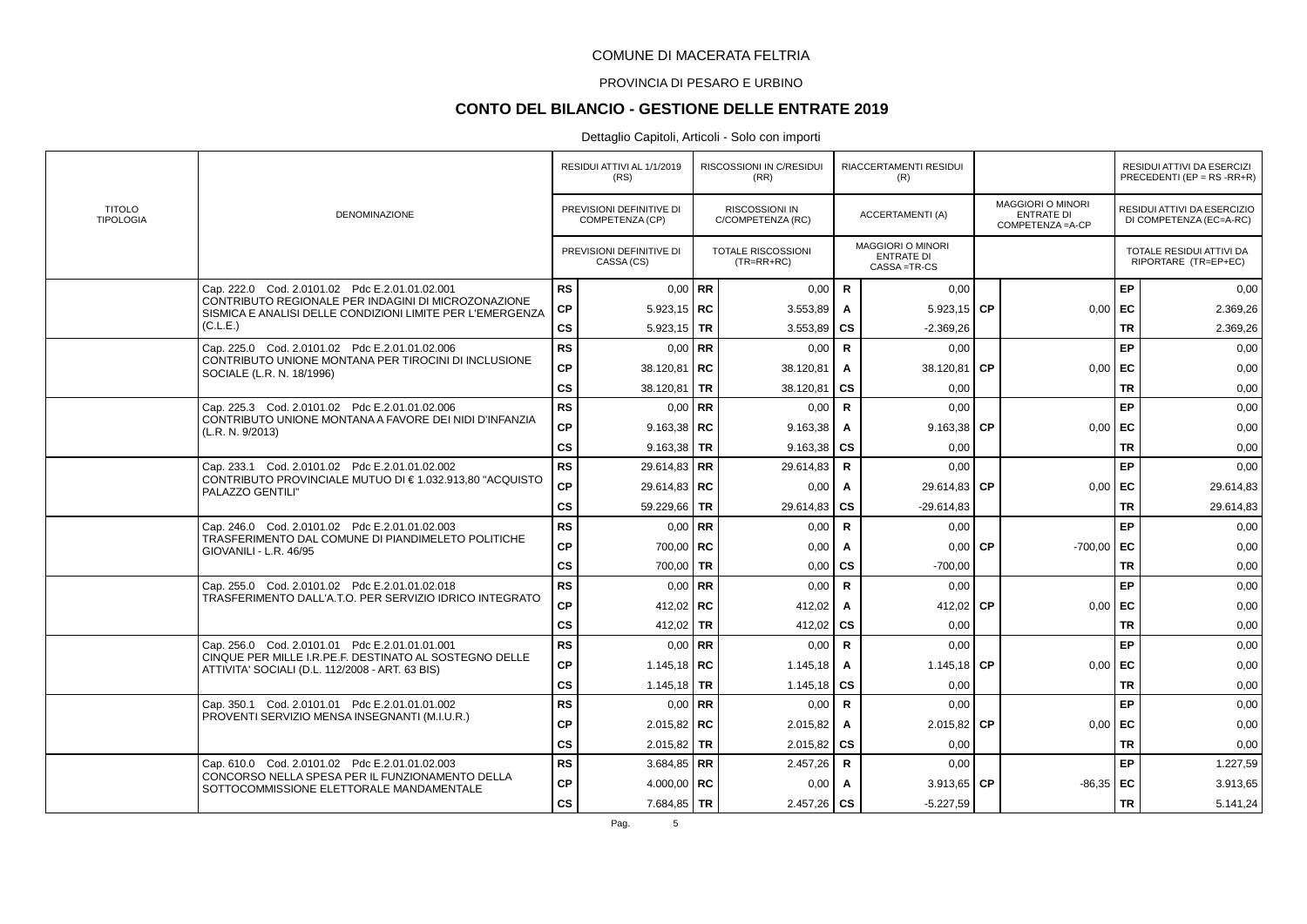### PROVINCIA DI PESARO E URBINO

# **CONTO DEL BILANCIO - GESTIONE DELLE ENTRATE 2019**

#### Dettaglio Capitoli, Articoli - Solo con importi

|       |                                   |                                                                                                        |           | RESIDUI ATTIVI AL 1/1/2019<br>(RS)          |           | RISCOSSIONI IN C/RESIDUI<br>(RR)           |              | RIACCERTAMENTI RESIDUI<br>(R)                                  |                                                                    |           | RESIDUI ATTIVI DA ESERCIZI<br>PRECEDENTI (EP = $RS$ -RR+R) |
|-------|-----------------------------------|--------------------------------------------------------------------------------------------------------|-----------|---------------------------------------------|-----------|--------------------------------------------|--------------|----------------------------------------------------------------|--------------------------------------------------------------------|-----------|------------------------------------------------------------|
|       | <b>TITOLO</b><br><b>TIPOLOGIA</b> | <b>DENOMINAZIONE</b>                                                                                   |           | PREVISIONI DEFINITIVE DI<br>COMPETENZA (CP) |           | <b>RISCOSSIONI IN</b><br>C/COMPETENZA (RC) |              | <b>ACCERTAMENTI (A)</b>                                        | <b>MAGGIORI O MINORI</b><br><b>ENTRATE DI</b><br>COMPETENZA = A-CP |           | RESIDUI ATTIVI DA ESERCIZIO<br>DI COMPETENZA (EC=A-RC)     |
|       |                                   |                                                                                                        |           | PREVISIONI DEFINITIVE DI<br>CASSA (CS)      |           | <b>TOTALE RISCOSSIONI</b><br>$(TR=RR+RC)$  |              | <b>MAGGIORI O MINORI</b><br><b>ENTRATE DI</b><br>CASSA = TR-CS |                                                                    |           | TOTALE RESIDUI ATTIVI DA<br>RIPORTARE (TR=EP+EC)           |
|       | 20103                             | Tipologia 103: Trasferimenti correnti da Imprese                                                       | <b>RS</b> | $0.00$ RR                                   |           | 0,00                                       | R            | 0,00                                                           |                                                                    | EP        | 0,00                                                       |
|       |                                   |                                                                                                        | СP        | 800,00   $RC$                               |           | 800,00                                     | $\mathbf{A}$ | 800,00 CP                                                      | 0,00                                                               | I EC      | 0,00                                                       |
|       |                                   |                                                                                                        | <b>CS</b> | 800,00   TR                                 |           | 800,00                                     | ∣ cs         | 0,00                                                           |                                                                    | <b>TR</b> | 0,00                                                       |
|       |                                   | Cap. 597.0 Cod. 2.0103.02 Pdc E.2.01.03.02.999                                                         | <b>RS</b> |                                             | $0,00$ RR | 0,00                                       | $\mathsf{R}$ | 0.00                                                           |                                                                    | EP        | 0,00                                                       |
|       |                                   | CONCORSO NELLA SPESA PER "ESPERIENZA STUDIO-LAVORO<br>GIOVANI"                                         | <b>CP</b> | 800,00   $RC$                               |           | 800,00                                     |              | 800,00 $\mathsf{CP}$                                           | 0,00                                                               | l EC      | 0,00                                                       |
|       |                                   |                                                                                                        | <b>CS</b> | 800,00 TR                                   |           | 800,00                                     | cs           | 0,00                                                           |                                                                    | <b>TR</b> | 0,00                                                       |
|       | 20105                             | Tipologia 105: Trasferimenti correnti dall'Unione Europea e dal                                        | <b>RS</b> | $0,00$ RR                                   |           | 0,00                                       | $\mathsf{R}$ | 0,00                                                           |                                                                    | EP        | 0,00                                                       |
|       |                                   | Resto del Mondo                                                                                        | <b>CP</b> | 20.000,00   RC                              |           | 0,00                                       | Α            | 10.000,00 CP                                                   | $-10.000,00$                                                       | EC        | 10.000,00                                                  |
|       |                                   |                                                                                                        | <b>CS</b> | 20.000,00 TR                                |           | 0,00                                       | <b>CS</b>    | $-20.000,00$                                                   |                                                                    | <b>TR</b> | 10.000,00                                                  |
|       |                                   | Cap. 162.0 Cod. 2.0105.01 Pdc E.2.01.05.01.002                                                         | <b>RS</b> | $0,00$ RR                                   |           | 0,00                                       | $\mathsf{R}$ | 0,00                                                           |                                                                    | EP        | 0,00                                                       |
|       |                                   | PIANO DI SVILUPPO LOCALE MOTEFELTRO - GESTIONE ED<br>ANIMAZIONE DEL P.I.L. (PROGETTI INTEGRATI LOCALI) | <b>CP</b> | 20.000,00   $RC$                            |           | 0,00                                       | $\mathbf{A}$ | 10.000,00 CP                                                   | $-10.000,00$                                                       | l EC      | 10.000,00                                                  |
|       |                                   |                                                                                                        | <b>CS</b> | 20.000,00 TR                                |           | 0,00                                       | CS           | $-20.000,00$                                                   |                                                                    | <b>TR</b> | 10.000,00                                                  |
| 20000 |                                   | Totale TITOLO 2 TRASFERIMENTI CORRENTI                                                                 | <b>RS</b> | 33.299,68 RR                                |           | 32.072,09                                  | R.           | 0,00                                                           |                                                                    | EP        | 1.227,59                                                   |
|       |                                   |                                                                                                        | СP        | 230.442,75 RC                               |           | 87.313,21                                  | $\mathbf{A}$ | 193.527,49 CP                                                  | $-36.915,26$                                                       | ∣ EC      | 106.214,28                                                 |
|       |                                   |                                                                                                        | <b>CS</b> | 263.742,43 TR                               |           | 119.385,30 $\mid$ CS                       |              | $-144.357.13$                                                  |                                                                    | <b>TR</b> | 107.441,87                                                 |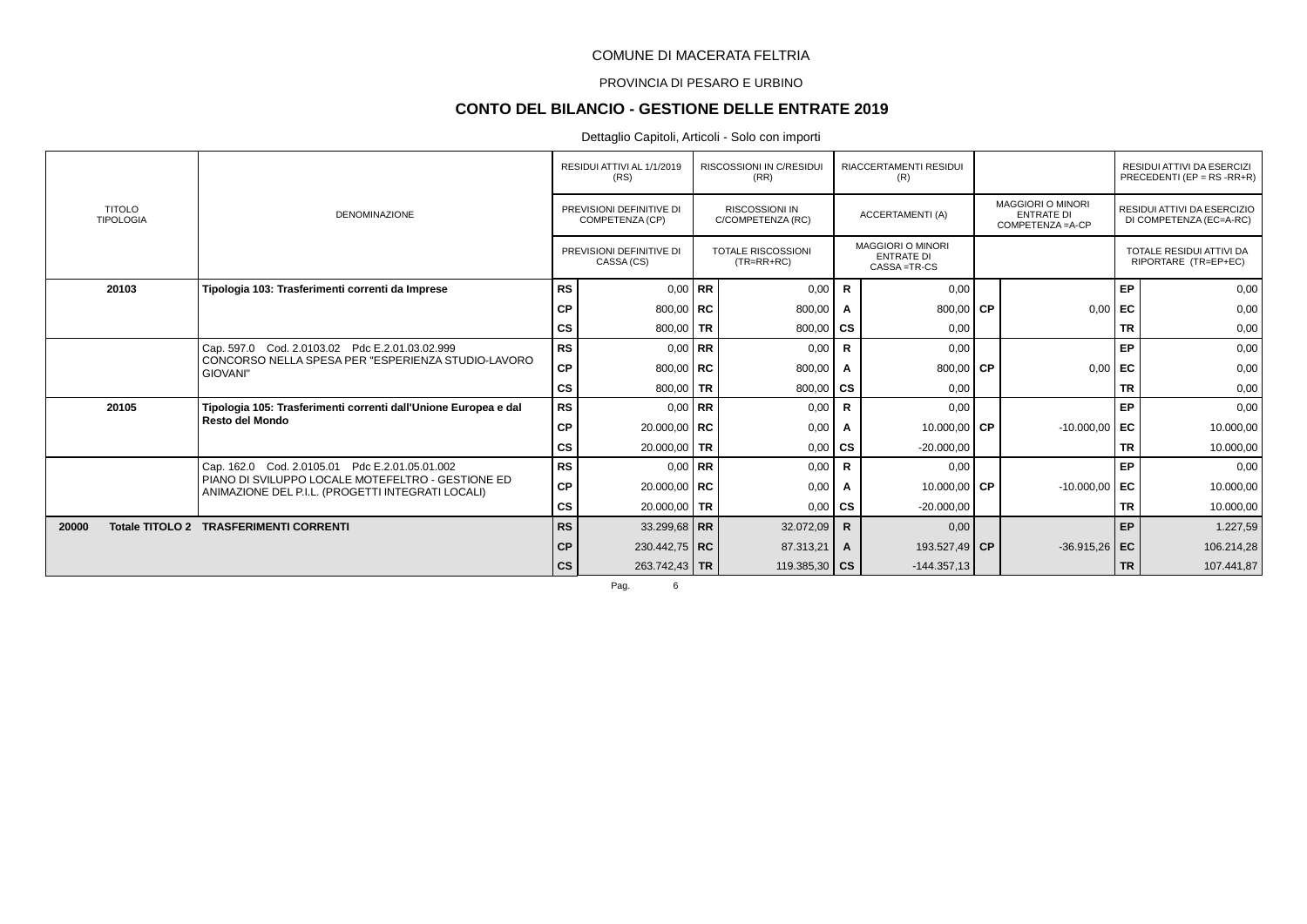### PROVINCIA DI PESARO E URBINO

# **CONTO DEL BILANCIO - GESTIONE DELLE ENTRATE 2019**

| <b>TITOLO</b>       |                                                                                                        |               | RESIDUI ATTIVI AL 1/1/2019<br>(RS)          |           | <b>RISCOSSIONI IN C/RESIDUI</b><br>(RR)    |              | <b>RIACCERTAMENTI RESIDUI</b><br>(R)                           |           |                                                             |           | RESIDUI ATTIVI DA ESERCIZI<br>PRECEDENTI (EP = $RS$ -RR+R) |
|---------------------|--------------------------------------------------------------------------------------------------------|---------------|---------------------------------------------|-----------|--------------------------------------------|--------------|----------------------------------------------------------------|-----------|-------------------------------------------------------------|-----------|------------------------------------------------------------|
| <b>TIPOLOGIA</b>    | DENOMINAZIONE                                                                                          |               | PREVISIONI DEFINITIVE DI<br>COMPETENZA (CP) |           | <b>RISCOSSIONI IN</b><br>C/COMPETENZA (RC) |              | ACCERTAMENTI (A)                                               |           | MAGGIORI O MINORI<br><b>ENTRATE DI</b><br>COMPETENZA = A-CP |           | RESIDUI ATTIVI DA ESERCIZIO<br>DI COMPETENZA (EC=A-RC)     |
|                     |                                                                                                        |               | PREVISIONI DEFINITIVE DI<br>CASSA (CS)      |           | <b>TOTALE RISCOSSIONI</b><br>$(TR=RR+RC)$  |              | <b>MAGGIORI O MINORI</b><br><b>ENTRATE DI</b><br>CASSA = TR-CS |           |                                                             |           | TOTALE RESIDUI ATTIVI DA<br>RIPORTARE (TR=EP+EC)           |
| TITOLO <sub>3</sub> | <b>ENTRATE EXTRATRIBUTARIE</b>                                                                         |               |                                             |           |                                            |              |                                                                |           |                                                             |           |                                                            |
| 30100               | Tipologia 100: Vendita di beni e servizi e proventi derivanti dalla                                    | <b>RS</b>     | 22.359,20   RR                              |           | 22.219,04                                  | R            | $-140,16$                                                      |           |                                                             | EP        | 0,00                                                       |
|                     | gestione dei beni                                                                                      | <b>CP</b>     | 201.679,23 RC                               |           | 113.966,27                                 | Α            | 137.486,49                                                     | CP        | $-64.192,74$ EC                                             |           | 23.520,22                                                  |
|                     |                                                                                                        | <b>CS</b>     | 224.038,43 TR                               |           | 136.185,31                                 | <b>CS</b>    | $-87.853, 12$                                                  |           |                                                             | <b>TR</b> | 23.520,22                                                  |
|                     | Cap. 260.0 Cod. 3.0102.00 Pdc E.3.01.02.01.033<br>DIRITTI RILASCIO CARTE D'IDENTITA'                   | <b>RS</b>     | 468,78 RR                                   |           | 468.78                                     | $\mathsf{R}$ | 0,00                                                           |           |                                                             | EP        | 0.00                                                       |
|                     |                                                                                                        | CP            | $5.830,00$ RC                               |           | 3.579,87                                   | Α            | 3.953,87                                                       | <b>CP</b> | $-1.876, 13$ EC                                             |           | 374,00                                                     |
|                     |                                                                                                        | CS            | 6.298,78 TR                                 |           | 4.048,65                                   | <b>CS</b>    | $-2.250,13$                                                    |           |                                                             | <b>TR</b> | 374,00                                                     |
|                     | Cap. 280.1 Cod. 3.0102.00 Pdc E.3.01.02.01.032<br>DIRITTI ROGITO CONTRATTI                             | <b>RS</b>     |                                             | $0.00$ RR | 0,00                                       | $\mathsf{R}$ | 0,00                                                           |           |                                                             | <b>EP</b> | 0,00                                                       |
|                     |                                                                                                        | <b>CP</b>     | 5.000.00 $R$ C                              |           | 2.545,21                                   | A            | $2.545,21$ CP                                                  |           | $-2.454.79$ EC                                              |           | 0.00                                                       |
|                     |                                                                                                        | $\mathsf{cs}$ | 5.000,00 TR                                 |           | 2.545,21                                   | <b>CS</b>    | $-2.454,79$                                                    |           |                                                             | <b>TR</b> | 0,00                                                       |
|                     | Cap. 280.2 Cod. 3.0102.00 Pdc E.3.01.02.01.032<br>DIRITTI DI SEGRETERIA - UFFICIO ANAGRAFE             | <b>RS</b>     | 140,67 RR                                   |           | 140,67                                     | R            | 0,00                                                           |           |                                                             | EP        | 0,00                                                       |
|                     |                                                                                                        | <b>CP</b>     | 1.150,00   RC                               |           | 1.083,68                                   | Α            | 1.083,68                                                       | l CP      | $-66,32$ EC                                                 |           | 0,00                                                       |
|                     |                                                                                                        | cs            | 1.290,67   TR                               |           | 1.224,35                                   | CS           | $-66,32$                                                       |           |                                                             | <b>TR</b> | 0,00                                                       |
|                     | Cap. 280.3 Cod. 3.0102.00 Pdc E.3.01.02.01.035<br>DIRITTI RILASCIO AUTORIZZAZIONI UFFICIO TECNICO      | <b>RS</b>     | $200,00$ RR                                 |           | 200,00                                     | $\mathsf{R}$ | 0,00                                                           |           |                                                             | <b>EP</b> | 0.00                                                       |
|                     |                                                                                                        | <b>CP</b>     | 6.000,00   $RC$                             |           | 5.373,51                                   | A            | 5.620,51                                                       | <b>CP</b> | $-379.49$                                                   | EC        | 247,00                                                     |
|                     |                                                                                                        | <b>CS</b>     | 6.200,00   TR                               |           | 5.573,51                                   | <b>CS</b>    | $-626.49$                                                      |           |                                                             | <b>TR</b> | 247,00                                                     |
|                     | Cap. 280.5 Cod. 3.0102.00 Pdc E.3.01.02.01.032<br>DRITTI DI SEGRETERIA RILASCIO CERTIFICAZIONE         | <b>RS</b>     |                                             | $0.00$ RR | 0,00                                       | R            | 0,00                                                           |           |                                                             | <b>EP</b> | 0,00                                                       |
|                     | AGEVOLAZIONE TARIFFARIA SUI SERVIZI DI T.P.L. REGIONALE                                                | <b>CP</b>     | 120,00   RC                                 |           | 77,40                                      | A            | 77,40                                                          | <b>CP</b> | $-42,60$                                                    | ∣ EC      | 0,00                                                       |
|                     |                                                                                                        | <b>CS</b>     | 120,00                                      | <b>TR</b> | 77,40                                      | <b>CS</b>    | $-42,60$                                                       |           |                                                             | <b>TR</b> | 0,00                                                       |
|                     | Cap. 281.0 Cod. 3.0102.00 Pdc E.3.01.02.01.033<br>DIRITTI FISSI PER ACCORDI DI SEPARAZIONE CONSENSUALE | <b>RS</b>     |                                             | $0,00$ RR | 0,00                                       | $\mathsf{R}$ | 0,00                                                           |           |                                                             | EP        | 0,00                                                       |
|                     | OVVERO SCIOGLIMENTO/CESSAZIONE EFFETTI CIVILI DEL                                                      | CP            | 100,00   $RC$                               |           | 0,00                                       | Α            | 0,00                                                           | <b>CP</b> | $-100,00$                                                   | EC        | 0,00                                                       |
|                     | <b>MATRIMONIO</b>                                                                                      | <b>CS</b>     | 100,00 TR                                   |           | 0,00                                       | <b>CS</b>    | $-100,00$                                                      |           |                                                             | <b>TR</b> | 0,00                                                       |
|                     | Cap. 340.2 Cod. 3.0102.00 Pdc E.3.01.02.01.016<br>PROVENTI TRASPORTO ALUNNI                            | <b>RS</b>     |                                             | $0.00$ RR | 0,00                                       | $\mathsf{R}$ | 0,00                                                           |           |                                                             | <b>EP</b> | 0,00                                                       |
|                     |                                                                                                        | <b>CP</b>     | 6.171,00   $RC$                             |           | 6.220,50                                   | A            | 6.220,50                                                       | <b>CP</b> | 49,50   $EC$                                                |           | 0,00                                                       |
|                     |                                                                                                        | <b>CS</b>     | 6.171,00 TR                                 |           | 6.220,50                                   | <b>CS</b>    | 49,50                                                          |           |                                                             | <b>TR</b> | 0,00                                                       |
|                     | Cap. 350.0 Cod. 3.0102.00 Pdc E.3.01.02.01.008<br>PROVENTI MENSE SCOLASTICHE (ALUNNI)                  | <b>RS</b>     |                                             | $0.00$ RR | 0,00                                       | $\mathbf R$  | 0,00                                                           |           |                                                             | <b>EP</b> | 0,00                                                       |
|                     |                                                                                                        | <b>CP</b>     | 35.500,00   RC                              |           | 36.776,76                                  | A            | 39.283,76                                                      | <b>CP</b> | 3.783,76 EC                                                 |           | 2.507,00                                                   |
|                     |                                                                                                        | cs            | 35.500,00   TR                              |           | 36.776,76                                  | CS           | 1.276,76                                                       |           |                                                             | <b>TR</b> | 2.507,00                                                   |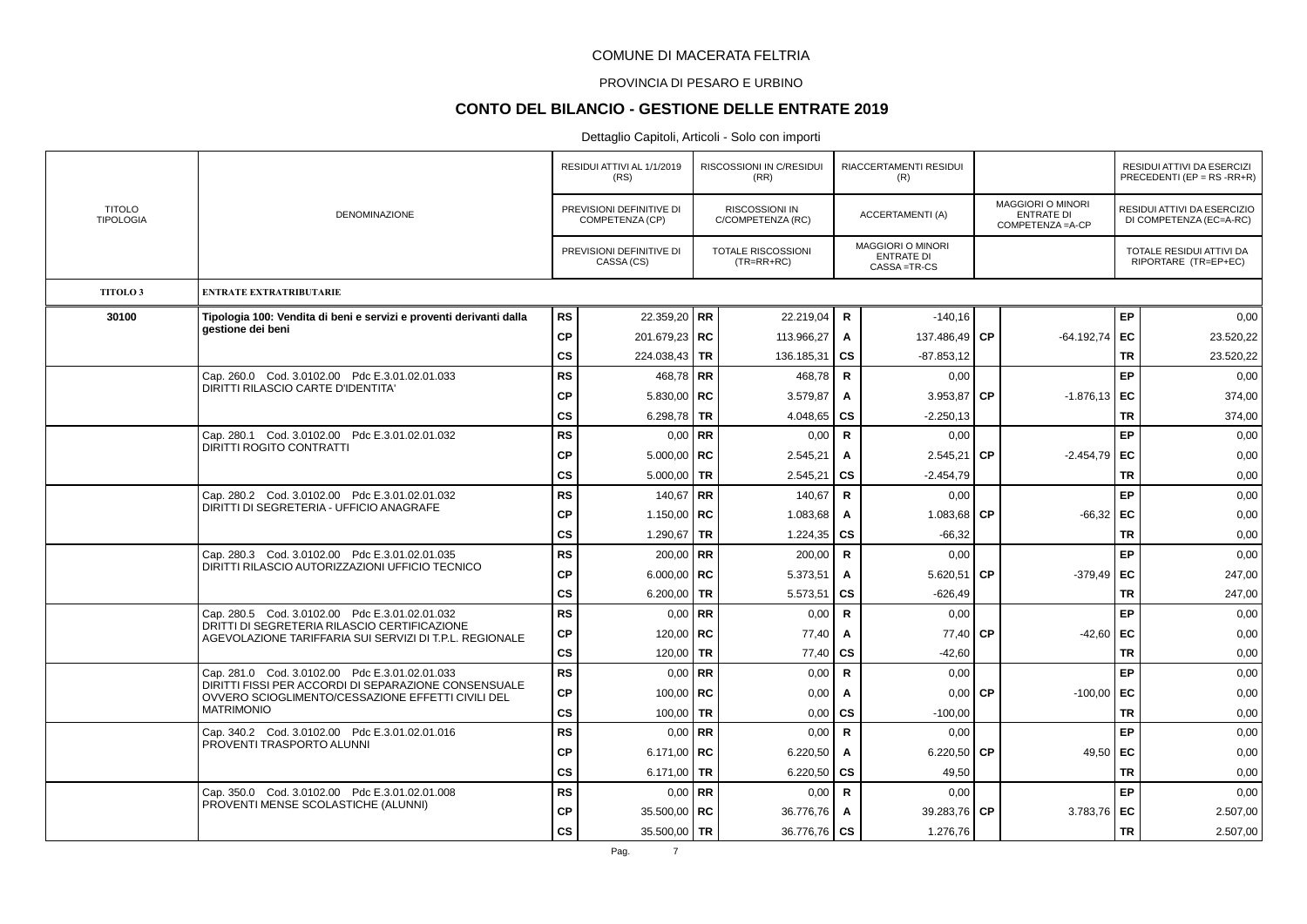### PROVINCIA DI PESARO E URBINO

# **CONTO DEL BILANCIO - GESTIONE DELLE ENTRATE 2019**

|                                   |                                                                                                             |               | RESIDUI ATTIVI AL 1/1/2019<br>(RS)          |           | RISCOSSIONI IN C/RESIDUI<br>(RR)           |              | RIACCERTAMENTI RESIDUI<br>(R)                                  |           |                                                                    |           | RESIDUI ATTIVI DA ESERCIZI<br>PRECEDENTI (EP = $RS$ -RR+R) |
|-----------------------------------|-------------------------------------------------------------------------------------------------------------|---------------|---------------------------------------------|-----------|--------------------------------------------|--------------|----------------------------------------------------------------|-----------|--------------------------------------------------------------------|-----------|------------------------------------------------------------|
| <b>TITOLO</b><br><b>TIPOLOGIA</b> | <b>DENOMINAZIONE</b>                                                                                        |               | PREVISIONI DEFINITIVE DI<br>COMPETENZA (CP) |           | <b>RISCOSSIONI IN</b><br>C/COMPETENZA (RC) |              | <b>ACCERTAMENTI (A)</b>                                        |           | <b>MAGGIORI O MINORI</b><br><b>ENTRATE DI</b><br>COMPETENZA = A-CP |           | RESIDUI ATTIVI DA ESERCIZIO<br>DI COMPETENZA (EC=A-RC)     |
|                                   |                                                                                                             |               | PREVISIONI DEFINITIVE DI<br>CASSA (CS)      |           | <b>TOTALE RISCOSSIONI</b><br>$(TR=RR+RC)$  |              | <b>MAGGIORI O MINORI</b><br><b>ENTRATE DI</b><br>CASSA = TR-CS |           |                                                                    |           | TOTALE RESIDUI ATTIVI DA<br>RIPORTARE (TR=EP+EC)           |
|                                   | Cap. 360.0 Cod. 3.0102.00 Pdc E.3.01.02.01.013                                                              | <b>RS</b>     | $0.00$ RR                                   |           | 0,00                                       | $\mathsf{R}$ | 0,00                                                           |           |                                                                    | <b>EP</b> | 0,00                                                       |
|                                   | PROVENTI DA MUSEI                                                                                           | <b>CP</b>     | 250,00   $RC$                               |           | 247,00                                     | A            | 247,00                                                         | <b>CP</b> | $-3.00$ EC                                                         |           | 0,00                                                       |
|                                   |                                                                                                             | $\mathsf{cs}$ | 250,00                                      | <b>TR</b> | 247,00                                     | <b>CS</b>    | $-3,00$                                                        |           |                                                                    | <b>TR</b> | 0,00                                                       |
|                                   | Cap. 410.0 Cod. 3.0102.00 Pdc E.3.01.02.01.999                                                              | <b>RS</b>     | 0,00                                        | <b>RR</b> | 0,00                                       | $\mathsf{R}$ | 0,00                                                           |           |                                                                    | <b>EP</b> | 0,00                                                       |
|                                   | PROVENTI AFFIDAMENTO SERVIZIO REVISIONE AUTOVEICOLI                                                         | CP            | 610,00   RC                                 |           | 610,00                                     | A            | 610,00                                                         | <b>CP</b> | 0.00                                                               | l EC      | 0,00                                                       |
|                                   |                                                                                                             | <b>CS</b>     | 610,00 TR                                   |           | 610,00                                     | <b>cs</b>    | 0,00                                                           |           |                                                                    | <b>TR</b> | 0,00                                                       |
|                                   | Cap. 479.0 Cod. 3.0101.00 Pdc E.3.01.01.01.004                                                              | <b>RS</b>     | 1.553,04 RR                                 |           | 1.412,88                                   | $\mathsf{R}$ | $-140.16$                                                      |           |                                                                    | <b>EP</b> | 0,00                                                       |
|                                   | PROVENTI DERIVANTI DALLA VENDITA DI ENERGIA ELETTRICA                                                       | <b>CP</b>     | 8.600.00   $RC$                             |           | 5.500,55                                   | A            | 7.041,66                                                       | <b>CP</b> | $-1.558,34$                                                        | EC        | 1.541,11                                                   |
|                                   |                                                                                                             | $\mathsf{cs}$ | 10.153,04 TR                                |           | 6.913,43                                   | CS           | $-3.239.61$                                                    |           |                                                                    | TR        | 1.541,11                                                   |
|                                   | Cap. 480.0 Cod. 3.0102.00 Pdc E.3.01.02.01.999                                                              | <b>RS</b>     | $0.00$ RR                                   |           | 0,00                                       | R            | 0,00                                                           |           |                                                                    | <b>EP</b> | 0,00                                                       |
|                                   | PROVENTI DERIVANTI DALLA VENDITA DI TITOLI DI EFFICIENZA<br><b>ENERGETICA (2017-2024)</b>                   | <b>CP</b>     | 4.308,26   RC                               |           | 4.308,26                                   | Α            | 4.308,26                                                       | <b>CP</b> | 0.00                                                               | EC        | 0,00                                                       |
|                                   |                                                                                                             | <b>CS</b>     | 4.308.26                                    | <b>TR</b> | 4.308,26                                   | <b>CS</b>    | 0.00                                                           |           |                                                                    | <b>TR</b> | 0,00                                                       |
|                                   | Cap. 492.0 Cod. 3.0102.00 Pdc E.3.01.02.01.999                                                              | <b>RS</b>     | $0.00$ RR                                   |           | 0,00                                       | $\mathsf{R}$ | 0.00                                                           |           |                                                                    | <b>EP</b> | 0,00                                                       |
|                                   | PROVENTI SERVIZIO ASSISTENZA DOMICILIARE                                                                    | <b>CP</b>     | 1.980,00   RC                               |           | 0,00                                       | Α            | 18,00                                                          | <b>CP</b> | $-1.962,00$ EC                                                     |           | 18,00                                                      |
|                                   |                                                                                                             | $\mathsf{cs}$ | 1.980,00                                    | <b>TR</b> | 0,00                                       | CS           | $-1.980,00$                                                    |           |                                                                    | <b>TR</b> | 18,00                                                      |
|                                   | Cap. 495.0 Cod. 3.0102.00 Pdc E.3.01.02.01.018                                                              | <b>RS</b>     | 1.233,47 RR                                 |           | 1.233,47                                   | R            | 0,00                                                           |           |                                                                    | EP        | 0,00                                                       |
|                                   | PROVENTI SALE ATREZZATE ADIBITE A RIUNIONI NON<br><b>ISTITUZIONALI</b>                                      | <b>CP</b>     | $2.500,00$ RC                               |           | 1.179,96                                   | A            | 2.389,03                                                       | <b>CP</b> | $-110.97$ EC                                                       |           | 1.209,07                                                   |
|                                   |                                                                                                             | <b>CS</b>     | $3.733,47$ TR                               |           | 2.413,43                                   | CS           | $-1.320,04$                                                    |           |                                                                    | <b>TR</b> | 1.209,07                                                   |
|                                   | Cap. 540.1 Cod. 3.0102.00 Pdc E.3.01.02.01.999                                                              | <b>RS</b>     | 990.00 RR                                   |           | 990.00                                     | $\mathsf{R}$ | 0.00                                                           |           |                                                                    | EP        | 0.00                                                       |
|                                   | PROVENTI DERIVANTI DAI SERVIZI CIMITERIALI DI INUMAZIONE.<br>TUMULAZIONE. ESUMAZIONE ED ESTUMULAZIONE SALME | CP            | 18.500,00   RC                              |           | 5.914,00                                   | A            | 6.564,00                                                       | СP        | $-11.936,00$                                                       | EC        | 650,00                                                     |
|                                   |                                                                                                             | $\mathsf{cs}$ | 19.490,00                                   | TR        | 6.904,00                                   | CS           | $-12.586,00$                                                   |           |                                                                    | TR        | 650,00                                                     |
|                                   | Cap. 540.2 Cod. 3.0102.00 Pdc E.3.01.02.01.999                                                              | <b>RS</b>     |                                             | $0.00$ RR | 0,00                                       | $\mathbf R$  | 0,00                                                           |           |                                                                    | EP        | 0,00                                                       |
|                                   | PROVENTI SERVIZI CIMITERIALI RELATIVI ALL'ORDINARIA<br>ESUMAZIONE, ESTUMULAZIONE E TRASLAZIONE DI SALME     | <b>CP</b>     | 39.500,00   RC                              |           | 0,00                                       | A            | 0,00                                                           | <b>CP</b> | $-39.500,00$ EC                                                    |           | 0,00                                                       |
|                                   |                                                                                                             | <b>CS</b>     | 39.500.00                                   | <b>TR</b> | 0.00                                       | CS           | $-39.500.00$                                                   |           |                                                                    | <b>TR</b> | 0.00                                                       |
|                                   | Cap. 560.0 Cod. 3.0103.00 Pdc E.3.01.03.02.002                                                              | <b>RS</b>     | 8.463.82 RR                                 |           | 8.463,82                                   | $\mathsf{R}$ | 0,00                                                           |           |                                                                    | EP        | 0,00                                                       |
|                                   | LOCAZIONE BENI IMMOBILI - MOLINO DELLE MONACHE                                                              | <b>CP</b>     | 7.320,00 RC                                 |           | 0,00                                       | Α            | 7.320,00                                                       | СP        | $0,00$ EC                                                          |           | 7.320,00                                                   |
|                                   |                                                                                                             | $\mathsf{cs}$ | 15.783,82 TR                                |           | 8.463,82                                   | <b>cs</b>    | $-7.320,00$                                                    |           |                                                                    | <b>TR</b> | 7.320,00                                                   |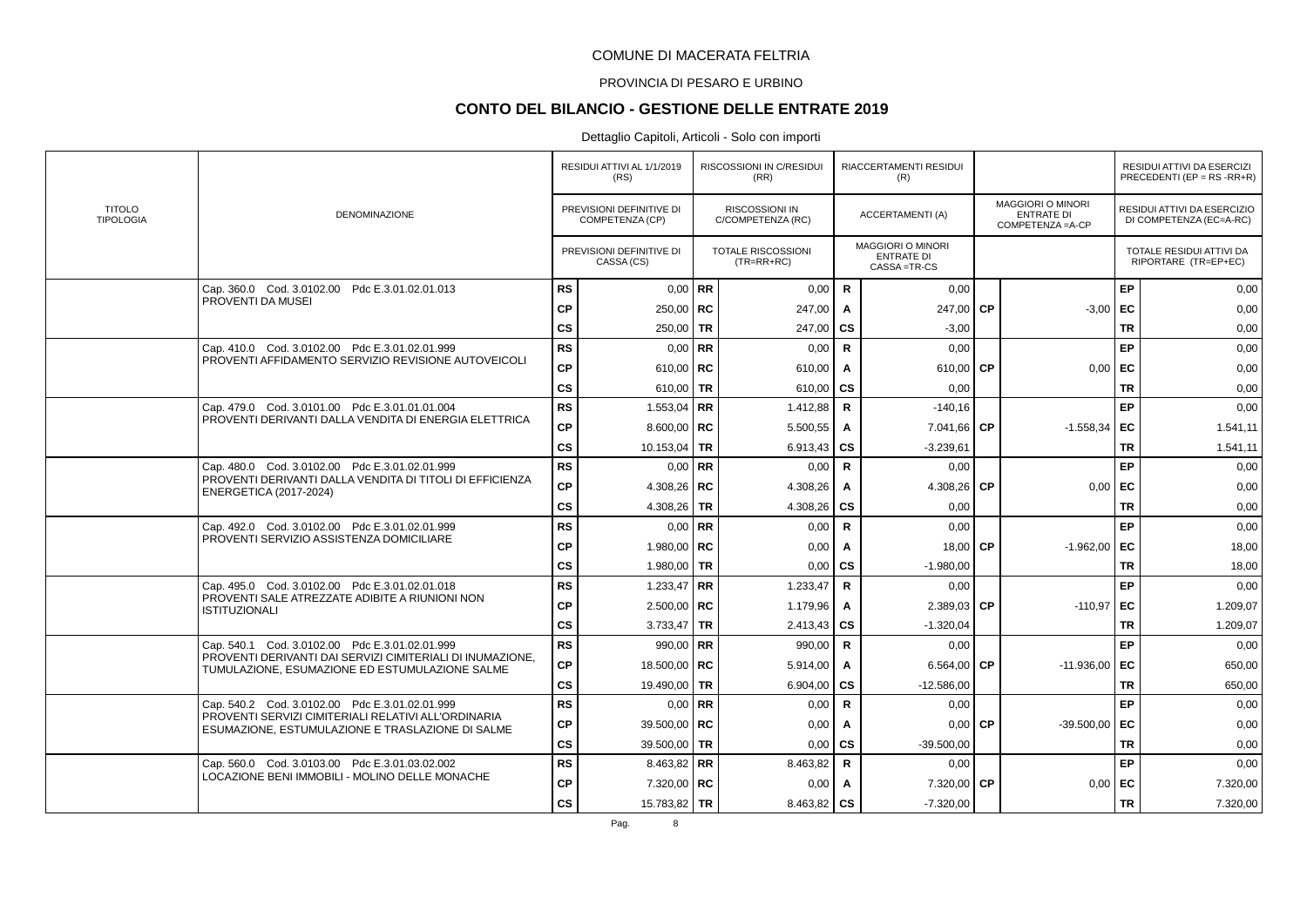### PROVINCIA DI PESARO E URBINO

## **CONTO DEL BILANCIO - GESTIONE DELLE ENTRATE 2019**

|                                   |                                                                                                         |               | RESIDUI ATTIVI AL 1/1/2019<br>(RS)          | RISCOSSIONI IN C/RESIDUI<br>(RR)           |                        | RIACCERTAMENTI RESIDUI<br>(R)                                |           |                                                           |           | RESIDUI ATTIVI DA ESERCIZI<br>PRECEDENTI (EP = RS -RR+R) |
|-----------------------------------|---------------------------------------------------------------------------------------------------------|---------------|---------------------------------------------|--------------------------------------------|------------------------|--------------------------------------------------------------|-----------|-----------------------------------------------------------|-----------|----------------------------------------------------------|
| <b>TITOLO</b><br><b>TIPOLOGIA</b> | <b>DENOMINAZIONE</b>                                                                                    |               | PREVISIONI DEFINITIVE DI<br>COMPETENZA (CP) | <b>RISCOSSIONI IN</b><br>C/COMPETENZA (RC) |                        | ACCERTAMENTI (A)                                             |           | MAGGIORI O MINORI<br><b>ENTRATE DI</b><br>COMPETENZA=A-CP |           | RESIDUI ATTIVI DA ESERCIZIO<br>DI COMPETENZA (EC=A-RC)   |
|                                   |                                                                                                         |               | PREVISIONI DEFINITIVE DI<br>CASSA (CS)      | <b>TOTALE RISCOSSIONI</b><br>$(TR=RR+RC)$  |                        | <b>MAGGIORI O MINORI</b><br><b>ENTRATE DI</b><br>CASSA=TR-CS |           |                                                           |           | TOTALE RESIDUI ATTIVI DA<br>RIPORTARE (TR=EP+EC)         |
|                                   | Cap. 563.3 Cod. 3.0103.00 Pdc E.3.01.03.01.003                                                          | <b>RS</b>     | $0,00$ RR                                   | 0,00                                       | $\mathsf{R}$           | 0,00                                                         |           |                                                           | EP        | 0,00                                                     |
|                                   | CONCESSIONE IN USO PALCO TEATRO A BATTELLI                                                              | <b>CP</b>     | $1.072, 15$ RC                              | 1.072,15                                   | A                      | 1.072,15 CP                                                  |           | 0,00                                                      | l EC      | 0,00                                                     |
|                                   |                                                                                                         | <b>CS</b>     | 1.072,15 TR                                 | 1.072,15                                   | <b>CS</b>              | 0,00                                                         |           |                                                           | <b>TR</b> | 0,00                                                     |
|                                   | Cap. 565.0 Cod. 3.0103.00 Pdc E.3.01.03.01.003                                                          | <b>RS</b>     | $0.00$ RR                                   | 0,00                                       | $\mathsf{R}$           | 0,00                                                         |           |                                                           | EP        | 0,00                                                     |
|                                   | CONCESSIONE IMMOBILIZZAZIONI AFFIDATE AL GESTORE DEL<br>SERV.IDRICO INTEGRATO                           | <b>CP</b>     | 38.000,00   RC                              | 37.609,60                                  | A                      | 37.609,60                                                    | <b>CP</b> | $-390,40$                                                 | EC        | 0,00                                                     |
|                                   |                                                                                                         | cs            | 38.000,00 TR                                | 37.609,60                                  | $\mathbf{c}\mathbf{s}$ | $-390,40$                                                    |           |                                                           | <b>TR</b> | 0,00                                                     |
|                                   | Cap. 567.0 Cod. 3.0103.00 Pdc E.3.01.03.01.003                                                          | <b>RS</b>     | $0,00$ RR                                   | 0,00                                       | $\mathsf{R}$           | 0,00                                                         |           |                                                           | EP        | 0,00                                                     |
|                                   | CONCESSIONE IMPIANTI SPORTIVI (CAMPI DI CALCIO)                                                         | <b>CP</b>     | $367,22$ RC                                 | 367,22                                     | A                      | 367,22 CP                                                    |           | 0.00                                                      | l EC      | 0.00                                                     |
|                                   |                                                                                                         | <b>CS</b>     | 367,22 TR                                   | 367,22                                     | $\mathbf{c}\mathbf{s}$ | 0,00                                                         |           |                                                           | <b>TR</b> | 0,00                                                     |
|                                   | Cap. 567.1 Cod. 3.0103.00 Pdc E.3.01.03.01.003                                                          | <b>RS</b>     | $0,00$ RR                                   | 0,00                                       | $\mathsf{R}$           | 0,00                                                         |           |                                                           | EP        | 0,00                                                     |
|                                   | CONCESSIONE IMPIANTI SPORTIVI (PALESTRA)                                                                | <b>CP</b>     | $2.000,00$ RC                               | 0,00                                       | Α                      | 1.707,21                                                     | l CP      | -292,79 EC                                                |           | 1.707,21                                                 |
|                                   |                                                                                                         | <b>CS</b>     | 2.000,00 TR                                 | 0,00                                       | CS                     | $-2.000,00$                                                  |           |                                                           | <b>TR</b> | 1.707,21                                                 |
|                                   | Cap. 567.3 Cod. 3.0103.00 Pdc E.3.01.03.01.003                                                          | <b>RS</b>     | 366,00   RR                                 | 366,00                                     | $\mathsf{R}$           | 0,00                                                         |           |                                                           | <b>EP</b> | 0,00                                                     |
|                                   | CONCESSIONE IMPIANTI SPORTIVI (LAGO PESCA SPORTIVA)                                                     | <b>CP</b>     | $366,00$ RC                                 | 366,00                                     | A                      | 366,00                                                       | <b>CP</b> | $0,00$ EC                                                 |           | 0,00                                                     |
|                                   |                                                                                                         | <b>CS</b>     | 732,00 TR                                   | 732,00                                     | <b>CS</b>              | 0,00                                                         |           |                                                           | <b>TR</b> | 0,00                                                     |
|                                   | Cap. 567.4 Cod. 3.0103.00 Pdc E.3.01.03.01.003<br>CONCESSIONE IMPIANTI SPORTIVI (CAMPO DA TENNIS-BEACH  | <b>RS</b>     | $0.00$ RR                                   | 0,00                                       | $\mathsf{R}$           | 0.00                                                         |           |                                                           | <b>EP</b> | 0,00                                                     |
|                                   | VOLLEY-CALCETTO)                                                                                        | <b>CP</b>     | 5.000.00 $R$ C                              | 0,00                                       | A                      | 0,00                                                         | <b>CP</b> | $-5.000.00$ EC                                            |           | 0.00                                                     |
|                                   |                                                                                                         | <b>CS</b>     | 5.000,00   TR                               | 0,00                                       | $\mathbf{c}\mathbf{s}$ | $-5.000,00$                                                  |           |                                                           | <b>TR</b> | 0,00                                                     |
|                                   | Cap. 570.0 Cod. 3.0102.00 Pdc E.3.01.02.01.014<br>PROVENTI DERIVANTI DALLA CONCESSIONE DEL SERVIZIO DI  | <b>RS</b>     | 7.808,82 RR                                 | 7.808,82                                   | $\mathsf{R}$           | 0,00                                                         |           |                                                           | <b>EP</b> | 0,00                                                     |
|                                   | <b>ILLUMINAZIONE VOTIVA</b>                                                                             | <b>CP</b>     | 8.300,00   RC                               | 0,00                                       | Α                      | 7.946,83                                                     | <b>CP</b> | $-353,17$ EC                                              |           | 7.946,83                                                 |
|                                   |                                                                                                         | $\mathsf{cs}$ | 16.108,82 TR                                | 7.808,82                                   | CS                     | $-8.300,00$                                                  |           |                                                           | <b>TR</b> | 7.946,83                                                 |
|                                   | Cap. 620.0 Cod. 3.0102.00 Pdc E.3.01.02.01.999<br>PROVENTI PER LA MANUTENZIONE DEI GIARDINI DELLA BANCA | <b>RS</b>     | 1.134,60 RR                                 | 1.134,60                                   | $\mathsf{R}$           | 0,00                                                         |           |                                                           | <b>EP</b> | 0,00                                                     |
|                                   | POPOLARE DI ANCONA                                                                                      | <b>CP</b>     | 1.134,60   RC                               | 1.134,60                                   | $\mathbf{A}$           | 1.134,60 $\overline{CP}$                                     |           | $0,00$ EC                                                 |           | 0,00                                                     |
|                                   |                                                                                                         | <b>CS</b>     | 2.269,20 TR                                 | 2.269,20                                   | <b>CS</b>              | 0.00                                                         |           |                                                           | <b>TR</b> | 0.00                                                     |
|                                   | Cap. 630.0 Cod. 3.0102.00 Pdc E.3.01.02.01.999                                                          | <b>RS</b>     | $0,00$ RR                                   | 0,00                                       | ${\sf R}$              | 0,00                                                         |           |                                                           | <b>EP</b> | 0,00                                                     |
|                                   | RIMBORSO SPESE SERVIZIO DI PROTEZIONE CIVILE                                                            | <b>CP</b>     | $2.000,00$ RC                               | 0,00                                       | Α                      | $0,00$ CP                                                    |           | $-2.000,00$                                               | EC        | 0,00                                                     |
|                                   |                                                                                                         | <b>CS</b>     | $2.000,00$ TR                               | 0,00                                       | $\mathbf{c}\mathbf{s}$ | $-2.000,00$                                                  |           |                                                           | <b>TR</b> | 0,00                                                     |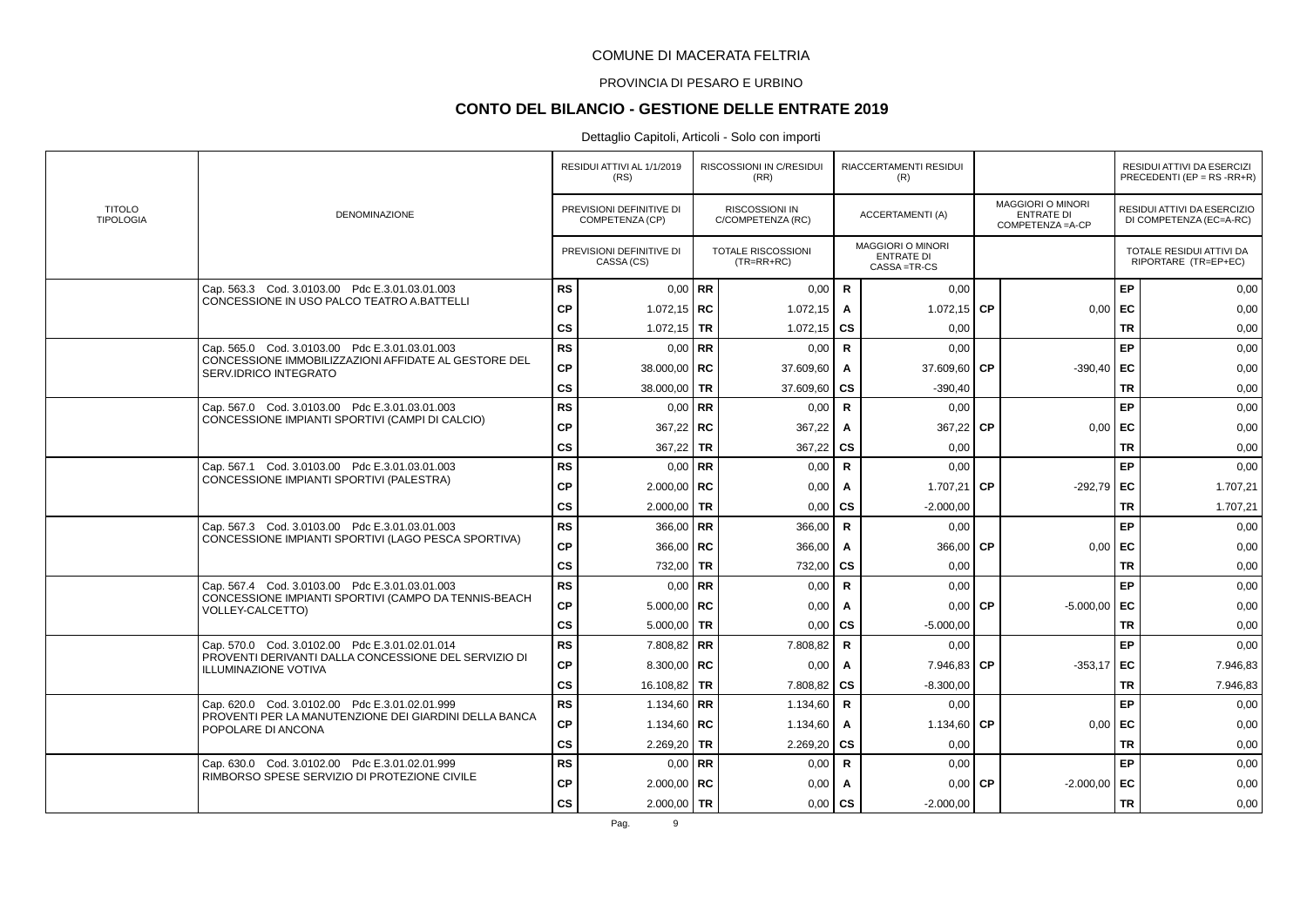### PROVINCIA DI PESARO E URBINO

# **CONTO DEL BILANCIO - GESTIONE DELLE ENTRATE 2019**

|                                   |                                                                                                |                        | RESIDUI ATTIVI AL 1/1/2019<br>(RS)          |           | RISCOSSIONI IN C/RESIDUI<br>(RR)           |              | RIACCERTAMENTI RESIDUI<br>(R)                                  |           |                                                           |           | RESIDUI ATTIVI DA ESERCIZI<br>PRECEDENTI (EP = RS -RR+R) |
|-----------------------------------|------------------------------------------------------------------------------------------------|------------------------|---------------------------------------------|-----------|--------------------------------------------|--------------|----------------------------------------------------------------|-----------|-----------------------------------------------------------|-----------|----------------------------------------------------------|
| <b>TITOLO</b><br><b>TIPOLOGIA</b> | <b>DENOMINAZIONE</b>                                                                           |                        | PREVISIONI DEFINITIVE DI<br>COMPETENZA (CP) |           | <b>RISCOSSIONI IN</b><br>C/COMPETENZA (RC) |              | ACCERTAMENTI (A)                                               |           | MAGGIORI O MINORI<br><b>ENTRATE DI</b><br>COMPETENZA=A-CP |           | RESIDUI ATTIVI DA ESERCIZIO<br>DI COMPETENZA (EC=A-RC)   |
|                                   |                                                                                                |                        | PREVISIONI DEFINITIVE DI<br>CASSA (CS)      |           | TOTALE RISCOSSIONI<br>$(TR=RR+RC)$         |              | <b>MAGGIORI O MINORI</b><br><b>ENTRATE DI</b><br>CASSA = TR-CS |           |                                                           |           | TOTALE RESIDUI ATTIVI DA<br>RIPORTARE (TR=EP+EC)         |
| 30200                             | Tipologia 200: Proventi derivanti dall'attività di controllo e                                 | RS                     | 58,00   RR                                  |           | 58,00                                      | $\mathbf R$  | 0,00                                                           |           |                                                           | EP        | 0,00                                                     |
|                                   | repressione delle irregolarità e degli illeciti                                                | <b>CP</b>              | 10.464,00   RC                              |           | 5.610,50                                   | A            | 5.956,10                                                       | l CP      | $-4.507,90$                                               | EC        | 345,60                                                   |
|                                   |                                                                                                | cs                     | 10.522,00                                   | <b>TR</b> | 5.668,50                                   | <b>CS</b>    | $-4.853,50$                                                    |           |                                                           | <b>TR</b> | 345,60                                                   |
|                                   | Cap. 310.1 Cod. 3.0202.00 Pdc E.3.02.02.01.999                                                 | RS                     | 58,00   RR                                  |           | 58,00                                      | R            | 0,00                                                           |           |                                                           | <b>EP</b> | 0,00                                                     |
|                                   | SANZIONI AMMINISTRATIVE PER VIOLAZIONE DI REGOLAMENTI<br>COMUNALI - ORDINANZE E LEGGI          | CP                     | 3.996,00   $RC$                             |           | 3.496,00                                   | A            | 3.661,00                                                       | <b>CP</b> | $-335,00$                                                 | EC        | 165,00                                                   |
|                                   |                                                                                                | cs                     | 4.054,00 TR                                 |           | 3.554,00                                   | <b>CS</b>    | $-500,00$                                                      |           |                                                           | <b>TR</b> | 165,00                                                   |
|                                   | Cap. 330.1 Cod. 3.0202.00 Pdc E.3.02.02.01.004                                                 | <b>RS</b>              | $0.00$ RR                                   |           | 0,00                                       | $\mathsf{R}$ | 0,00                                                           |           |                                                           | <b>EP</b> | 0,00                                                     |
|                                   | SANZIONI AMMINISTRATIVE PER VIOLAZIONE NORME<br><b>CIRCOLAZIONE STRADALE</b>                   | <b>CP</b>              | 6.468,00   RC                               |           | 2.114,50                                   | A            | 2.295,10 CP                                                    |           | $-4.172,90$ EC                                            |           | 180,60                                                   |
|                                   |                                                                                                | cs                     | 6.468,00 TR                                 |           | 2.114,50                                   | CS           | $-4.353,50$                                                    |           |                                                           | <b>TR</b> | 180,60                                                   |
| 30300                             | Tipologia 300: Interessi attivi                                                                | <b>RS</b>              | $0.18$ RR                                   |           | 0,18                                       | R            | 0,00                                                           |           |                                                           | <b>EP</b> | 0,00                                                     |
|                                   |                                                                                                | <b>CP</b>              | $0,00$ RC                                   |           | 0,00                                       | Α            | $0,08$ CP                                                      |           | $0,08$ EC                                                 |           | 0,08                                                     |
|                                   |                                                                                                | <b>CS</b>              | 0,18                                        | TR        | 0,18                                       | <b>CS</b>    | 0,00                                                           |           |                                                           | <b>TR</b> | 0,08                                                     |
|                                   | Cap. 580.0 Cod. 3.0303.00 Pdc E.3.03.03.03.001                                                 | <b>RS</b>              | $0.18$ RR                                   |           | 0.18                                       | $\mathsf{R}$ | 0.00                                                           |           |                                                           | <b>EP</b> | 0.00                                                     |
|                                   | INTERESSI ATTIVI DA CASSA DEPOSITI E PRESTITI E BANCA<br><b>D'ITALIA</b>                       | CP                     | 0,00                                        | RC        | 0,00                                       | A            | 0,08                                                           | <b>CP</b> | $0,08$ EC                                                 |           | 0,08                                                     |
|                                   |                                                                                                | cs                     | $0.18$ TR                                   |           | 0,18                                       | <b>CS</b>    | 0,00                                                           |           |                                                           | <b>TR</b> | 0,08                                                     |
| 30400                             | Tipologia 400: Altre entrate da redditi da capitale                                            | <b>RS</b>              |                                             | $0.00$ RR | 0,00                                       | $\mathsf{R}$ | 0,00                                                           |           |                                                           | <b>EP</b> | 0,00                                                     |
|                                   |                                                                                                | <b>CP</b>              | 242,24 RC                                   |           | 242,24                                     | A            | 242,24                                                         | <b>CP</b> | 0,00                                                      | EC        | 0,00                                                     |
|                                   |                                                                                                | <b>CS</b>              | 242,24 TR                                   |           | 242,24                                     | <b>CS</b>    | 0,00                                                           |           |                                                           | <b>TR</b> | 0,00                                                     |
|                                   | Cap. 585.0 Cod. 3.0402.00 Pdc E.3.04.02.03.002<br>DIVIDENDI DERIVANTI DA SOCIETA' PARTECIPATE  | RS                     | $0.00$ RR                                   |           | 0,00                                       | $\mathsf{R}$ | 0,00                                                           |           |                                                           | <b>EP</b> | 0,00                                                     |
|                                   |                                                                                                | CP                     | 242,24   RC                                 |           | 242,24                                     | A            | 242,24                                                         | СP        | 0,00                                                      | EC        | 0,00                                                     |
|                                   |                                                                                                | $\mathsf{cs}$          | 242,24                                      | TR        | 242,24                                     | <b>CS</b>    | 0,00                                                           |           |                                                           | <b>TR</b> | 0,00                                                     |
| 30500                             | Tipologia 500: Rimborsi e altre entrate correnti                                               | RS                     | 42.135,53 RR                                |           | 18.204,12                                  | $\mathsf{R}$ | $-1.688,06$                                                    |           |                                                           | <b>EP</b> | 22.243,35                                                |
|                                   |                                                                                                | <b>CP</b>              | 68.619,59   RC                              |           | 42.335,01                                  | $\mathsf{A}$ | 55.403,78 CP                                                   |           | $-13.215.81$                                              | l EC      | 13.068,77                                                |
|                                   |                                                                                                | <b>CS</b>              | 110.755,12   TR                             |           | 60.539,13                                  | <b>CS</b>    | $-50.215.99$                                                   |           |                                                           | <b>TR</b> | 35.312,12                                                |
|                                   | Cap. 588.0 Cod. 3.0502.00 Pdc E.3.05.02.03.001<br>RIMBORSI DIVERSI DA AMMINISTRAZIONI CENTRALI | <b>RS</b>              | $0,00$ RR                                   |           | 0,00                                       | $\mathbf R$  | 0,00                                                           |           |                                                           | <b>EP</b> | 0,00                                                     |
|                                   |                                                                                                | <b>CP</b>              | $9.872.95$ RC                               |           | 9.872,95                                   | Α            | 11.382,87                                                      | СP        | 1.509,92 EC                                               |           | 1.509,92                                                 |
|                                   |                                                                                                | $\mathbf{c}\mathbf{s}$ | $9.872,95$ TR                               |           | 9.872,95                                   | <b>CS</b>    | 0,00                                                           |           |                                                           | <b>TR</b> | 1.509,92                                                 |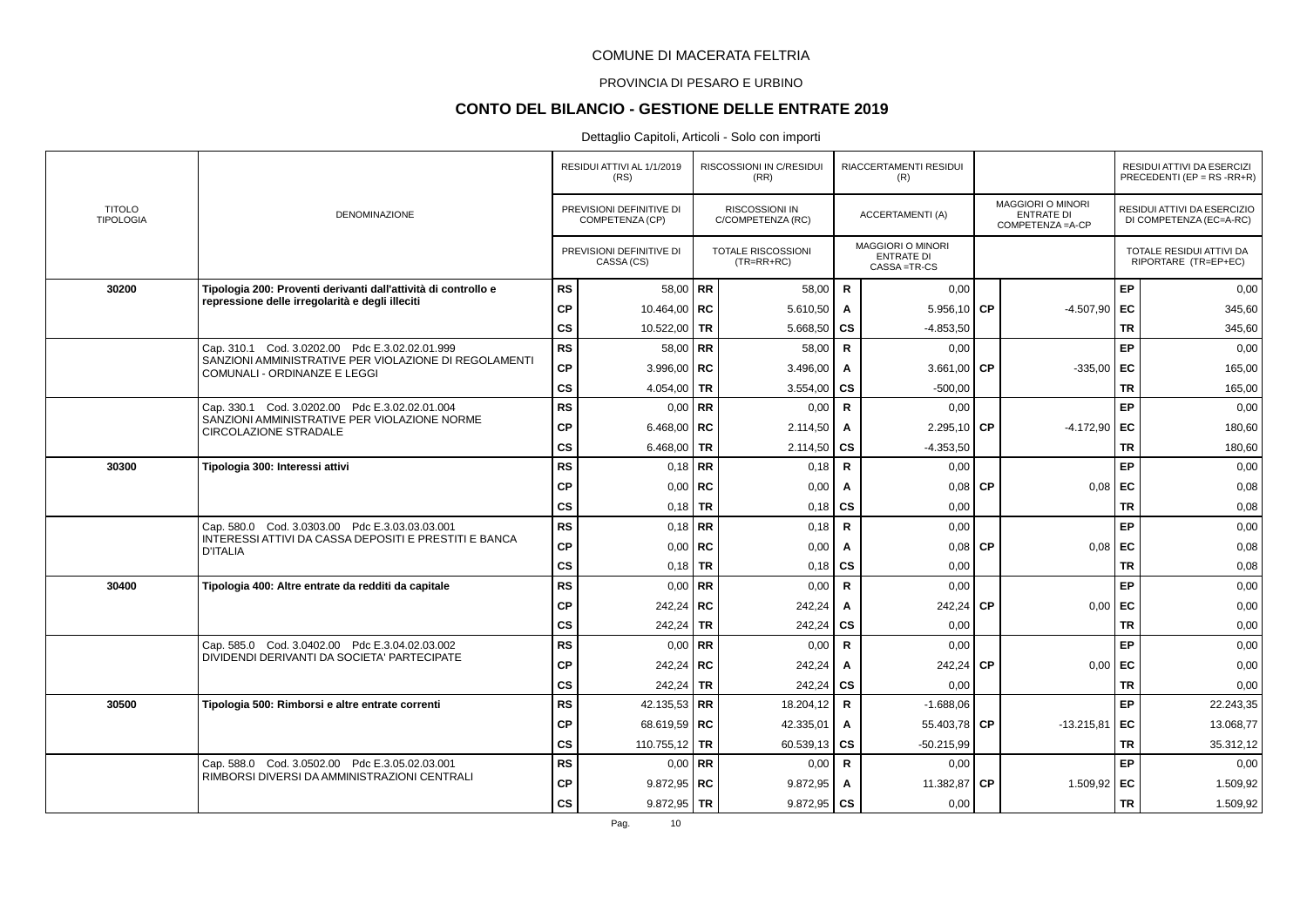### PROVINCIA DI PESARO E URBINO

# **CONTO DEL BILANCIO - GESTIONE DELLE ENTRATE 2019**

|                                   |                                                                                                                 |           | RESIDUI ATTIVI AL 1/1/2019<br>(RS)          | <b>RISCOSSIONI IN C/RESIDUI</b><br>(RR)    |                        | <b>RIACCERTAMENTI RESIDUI</b><br>(R)                         |           |                                                                    |           | <b>RESIDUI ATTIVI DA ESERCIZI</b><br>PRECEDENTI (EP = $RS$ -RR+R) |
|-----------------------------------|-----------------------------------------------------------------------------------------------------------------|-----------|---------------------------------------------|--------------------------------------------|------------------------|--------------------------------------------------------------|-----------|--------------------------------------------------------------------|-----------|-------------------------------------------------------------------|
| <b>TITOLO</b><br><b>TIPOLOGIA</b> | <b>DENOMINAZIONE</b>                                                                                            |           | PREVISIONI DEFINITIVE DI<br>COMPETENZA (CP) | <b>RISCOSSIONI IN</b><br>C/COMPETENZA (RC) |                        | ACCERTAMENTI (A)                                             |           | <b>MAGGIORI O MINORI</b><br><b>ENTRATE DI</b><br>COMPETENZA = A-CP |           | RESIDUI ATTIVI DA ESERCIZIO<br>DI COMPETENZA (EC=A-RC)            |
|                                   |                                                                                                                 |           | PREVISIONI DEFINITIVE DI<br>CASSA (CS)      | <b>TOTALE RISCOSSIONI</b><br>$(TR=RR+RC)$  |                        | <b>MAGGIORI O MINORI</b><br><b>ENTRATE DI</b><br>CASSA=TR-CS |           |                                                                    |           | TOTALE RESIDUI ATTIVI DA<br>RIPORTARE (TR=EP+EC)                  |
|                                   | Cap. 589.0 Cod. 3.0502.00 Pdc E.3.05.02.03.002                                                                  | <b>RS</b> | 9.225,31 RR                                 | 9.097,88                                   | $\mathsf{R}$           | 19,94                                                        |           |                                                                    | <b>EP</b> | 147,37                                                            |
|                                   | RIMBORSI DIVERSI DA AMMINISTRAZIONI LOCALI                                                                      | <b>CP</b> | 14.095,71   RC                              | 11.536,55                                  | A                      | 14.864,98                                                    | <b>CP</b> | 769,27                                                             | EC        | 3.328,43                                                          |
|                                   |                                                                                                                 | <b>CS</b> | 23.321,02 TR                                | 20.634,43                                  | $\mathbf{c}\mathbf{s}$ | $-2.686,59$                                                  |           |                                                                    | <b>TR</b> | 3.475,80                                                          |
|                                   | Cap. 590.0 Cod. 3.0502.00 Pdc E.3.05.02.03.004                                                                  | <b>RS</b> | $0,00$ RR                                   | 0,00                                       | $\mathsf{R}$           | 0,00                                                         |           |                                                                    | EP        | 0.00                                                              |
|                                   | INTROITI E RIMBORSI DIVERSI DA FAMIGLIE                                                                         | <b>CP</b> | $100,00$ RC                                 | 78,39                                      | Α                      | 125,16                                                       | <b>CP</b> | $25,16$ EC                                                         |           | 46,77                                                             |
|                                   |                                                                                                                 | <b>CS</b> | 100,00   TR                                 | 78,39                                      | <b>CS</b>              | $-21,61$                                                     |           |                                                                    | <b>TR</b> | 46,77                                                             |
|                                   | Cap. 590.1 Cod. 3.0502.00 Pdc E.3.05.02.03.005                                                                  | <b>RS</b> | $0,00$ RR                                   | 0,00                                       | $\mathsf{R}$           | 0,00                                                         |           |                                                                    | EP        | 0,00                                                              |
|                                   | <b>INTROITI E RIMBORSI DIVERSI DA IMPRESE</b>                                                                   | <b>CP</b> | 700,00   RC                                 | 936,21                                     | A                      | 936,21                                                       | <b>CP</b> | 236,21                                                             | l EC      | 0,00                                                              |
|                                   |                                                                                                                 | <b>CS</b> | 700,00 TR                                   | 936,21                                     | $\mathbf{c}\mathbf{s}$ | 236,21                                                       |           |                                                                    | <b>TR</b> | 0,00                                                              |
|                                   | Cap. 590.2 Cod. 3.0502.00 Pdc E.3.05.02.03.005                                                                  | <b>RS</b> | $0,00$ RR                                   | 0,00                                       | $\mathbf R$            | 0,00                                                         |           |                                                                    | EP        | 0,00                                                              |
|                                   | INTROITI E RIMBORSI DIVERSI DA IMPRESE (AGGIUDICATARI<br><b>GARE D'APPALTO)</b>                                 | <b>CP</b> | 1.500,00   RC                               | 200,00                                     | A                      | 200,00                                                       | <b>CP</b> | $-1.300,00$                                                        | l EC      | 0.00                                                              |
|                                   |                                                                                                                 | cs        | 1.500,00   TR                               | 200,00                                     | CS                     | $-1.300,00$                                                  |           |                                                                    | <b>TR</b> | 0,00                                                              |
|                                   | Cap. 590.4 Cod. 3.0501.00 Pdc E.3.05.01.01.001                                                                  | <b>RS</b> | $23.803.98$ RR                              | 0,00                                       | $\mathsf{R}$           | $-1.708,00$                                                  |           |                                                                    | <b>EP</b> | 22.095,98                                                         |
|                                   | INDENNIZZI DI ASSICURAZIONI CONTRO I DANNI                                                                      | <b>CP</b> | 1.457,90 RC                                 | 1.457,90                                   | A                      | 1.457,90 CP                                                  |           | $0,00$ EC                                                          |           | 0,00                                                              |
|                                   |                                                                                                                 | CS        | 25.261,88 TR                                | 1.457,90                                   | $\mathbf{c}\mathbf{s}$ | $-23.803.98$                                                 |           |                                                                    | <b>TR</b> | 22.095,98                                                         |
|                                   | Cap. 590.5 Cod. 3.0502.00 Pdc E.3.05.02.03.004                                                                  | <b>RS</b> | $0,00$ RR                                   | 0,00                                       | $\mathsf{R}$           | 0,00                                                         |           |                                                                    | EP        | 0,00                                                              |
|                                   | INTROITI E RIMBORSI DIVERSI DA FAMIGLIE                                                                         | <b>CP</b> | $1.737,57$ RC                               | 0,00                                       | A                      | 1.737,57                                                     | <b>CP</b> | $0,00$ EC                                                          |           | 1.737,57                                                          |
|                                   |                                                                                                                 | <b>CS</b> | 1.737,57 TR                                 | 0,00                                       | $\mathbf{c}\mathbf{s}$ | $-1.737.57$                                                  |           |                                                                    | <b>TR</b> | 1.737,57                                                          |
|                                   | Cap. 591.2 Cod. 3.0599.00 Pdc E.3.05.99.99.999                                                                  | <b>RS</b> | 5.000,00   RR                               | 5.000,00                                   | $\mathsf{R}$           | 0,00                                                         |           |                                                                    | <b>EP</b> | 0,00                                                              |
|                                   | CONTRIBUTO FONDAZIONE CA.RISP. PESARO PER ATTIVITA'<br>SOCIALI                                                  | <b>CP</b> | $5.000,00$ RC                               | 0,00                                       | A                      | $5.000,00$ CP                                                |           | 0,00                                                               | ∣ EC      | 5.000,00                                                          |
|                                   |                                                                                                                 | cs        | 10.000,00 TR                                | 5.000,00                                   | CS                     | $-5.000,00$                                                  |           |                                                                    | <b>TR</b> | 5.000,00                                                          |
|                                   | Cap. 600.0 Cod. 3.0502.00 Pdc E.3.05.02.03.004                                                                  | <b>RS</b> | $0,00$ RR                                   | 0,00                                       | R                      | 0,00                                                         |           |                                                                    | <b>EP</b> | 0,00                                                              |
|                                   | RECUPERO ASSEGNI AL PERSONALE PER ASTENSIONE DAL<br>LAVORO                                                      | <b>CP</b> | $250,00$ RC                                 | 94,07                                      | A                      | 94,07                                                        | l CP      | $-155,93$ EC                                                       |           | 0,00                                                              |
|                                   |                                                                                                                 | <b>CS</b> | $250,00$ TR                                 | 94,07                                      | $\mathbf{c}\mathbf{s}$ | $-155,93$                                                    |           |                                                                    | <b>TR</b> | 0,00                                                              |
|                                   | Cap. 601.0 Cod. 3.0599.00 Pdc E.3.05.99.02.001                                                                  | <b>RS</b> | $0,00$ RR                                   | 0,00                                       | $\mathsf{R}$           | 0,00                                                         |           |                                                                    | EP        | 0,00                                                              |
|                                   | FONDO DESTINATO ALLE FUNZIONI TECNICHE SVOLTE DAI<br>DIPENDENTI AI SENSI DELL'ARTICOLO 113, COMMA 3, DEL D. LGS | CP        | 1.905,46   RC                               | 1.905,46                                   | A                      | 1.905,46 $\overline{CP}$                                     |           | $0,00$ EC                                                          |           | 0,00                                                              |
|                                   | N. 50/2016                                                                                                      | <b>CS</b> | 1.905,46   TR                               | 1.905,46                                   | $\mathbf{c}\mathbf{s}$ | 0,00                                                         |           |                                                                    | <b>TR</b> | 0,00                                                              |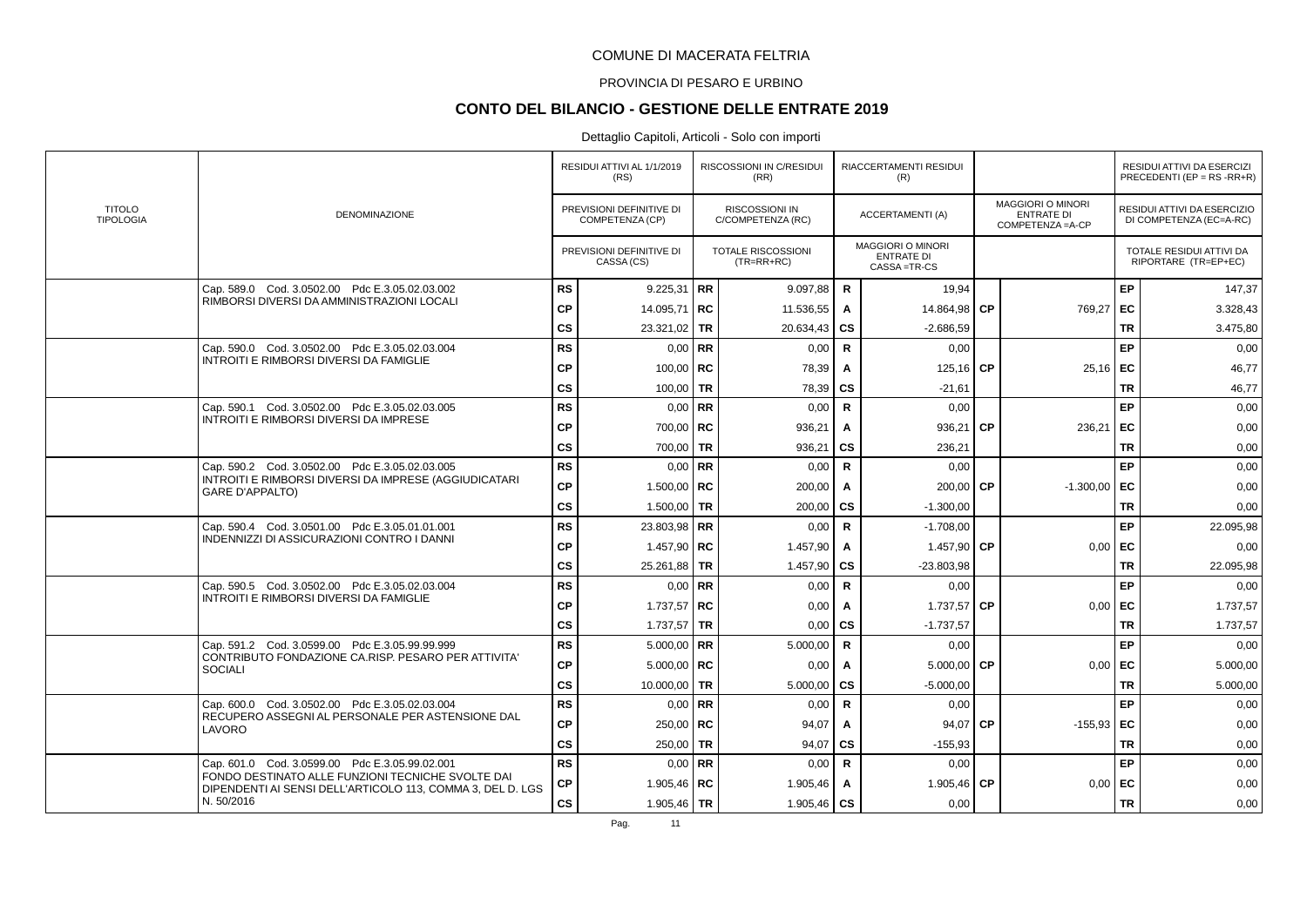### PROVINCIA DI PESARO E URBINO

# **CONTO DEL BILANCIO - GESTIONE DELLE ENTRATE 2019**

## Dettaglio Capitoli, Articoli - Solo con importi

|                                   |                                                                 |               | RESIDUI ATTIVI AL 1/1/2019<br>(RS)          | <b>RISCOSSIONI IN C/RESIDUI</b><br>(RR)    |              | RIACCERTAMENTI RESIDUI<br>(R)                                  |                                                                    |           | RESIDUI ATTIVI DA ESERCIZI<br>PRECEDENTI (EP = $RS$ - $RR+R$ ) |
|-----------------------------------|-----------------------------------------------------------------|---------------|---------------------------------------------|--------------------------------------------|--------------|----------------------------------------------------------------|--------------------------------------------------------------------|-----------|----------------------------------------------------------------|
| <b>TITOLO</b><br><b>TIPOLOGIA</b> | <b>DENOMINAZIONE</b>                                            |               | PREVISIONI DEFINITIVE DI<br>COMPETENZA (CP) | <b>RISCOSSIONI IN</b><br>C/COMPETENZA (RC) |              | ACCERTAMENTI (A)                                               | <b>MAGGIORI O MINORI</b><br><b>ENTRATE DI</b><br>COMPETENZA = A-CP |           | RESIDUI ATTIVI DA ESERCIZIO<br>DI COMPETENZA (EC=A-RC)         |
|                                   |                                                                 |               | PREVISIONI DEFINITIVE DI<br>CASSA (CS)      | <b>TOTALE RISCOSSIONI</b><br>$(TR=RR+RC)$  |              | <b>MAGGIORI O MINORI</b><br><b>ENTRATE DI</b><br>CASSA = TR-CS |                                                                    |           | TOTALE RESIDUI ATTIVI DA<br>RIPORTARE (TR=EP+EC)               |
|                                   | Cap. 680.0 Cod. 3.0599.00 Pdc E.3.05.99.99.999                  | <b>RS</b>     | 4.106,24 RR                                 | 4.106,24                                   | <b>R</b>     | 0,00                                                           |                                                                    | EP        | 0,00                                                           |
|                                   | I.V.A. SU FATTURE COMMERCIALI                                   | <b>CP</b>     | 30.000,00   $RC$                            | 14.810,05                                  | A            | 16.256,13 CP                                                   | $-13.743.87$                                                       | l EC      | 1.446,08                                                       |
|                                   |                                                                 | <b>CS</b>     | 34.106,24   TR                              | 18.916,29 $\overline{CS}$                  |              | $-15.189.95$                                                   |                                                                    | <b>TR</b> | 1.446,08                                                       |
|                                   | Cap. 681.0 Cod. 3.0599.00 Pdc E.3.05.99.03.001                  | <b>RS</b>     | $0.00$ RR                                   | 0,00                                       | R.           | 0,00                                                           |                                                                    | EP        | 0,00                                                           |
|                                   | STERILIZZAZIONE INVERSIONE CONTABILE I.V.A. (REVERSE<br>CHARGE) | <b>CP</b>     | $2.000,00$ RC                               | 1.443,43                                   | A            | 1.443,43 $\mathsf{CP}$                                         | $-556,57$ EC                                                       |           | 0,00                                                           |
|                                   |                                                                 | СS            | 2.000,00 TR                                 | 1.443,43 $\overline{\text{CS}}$            |              | $-556,57$                                                      |                                                                    | <b>TR</b> | 0,00                                                           |
| 30000<br>Totale TITOLO 3          | <b>ENTRATE EXTRATRIBUTARIE</b>                                  | <b>RS</b>     | 64.552,91 RR                                | 40.481,34                                  | $\mathsf{R}$ | $-1.828,22$                                                    |                                                                    | EP        | 22.243,35                                                      |
|                                   |                                                                 | <b>CP</b>     | 281.005,06   RC                             | 162.154,02                                 | A            | 199.088,69 CP                                                  | $-81.916,37$ EC                                                    |           | 36.934,67                                                      |
|                                   |                                                                 | $\mathsf{cs}$ | 345.557,97 TR                               | $202.635,36$ CS                            |              | $-142.922.61$                                                  |                                                                    | <b>TR</b> | 59.178,02                                                      |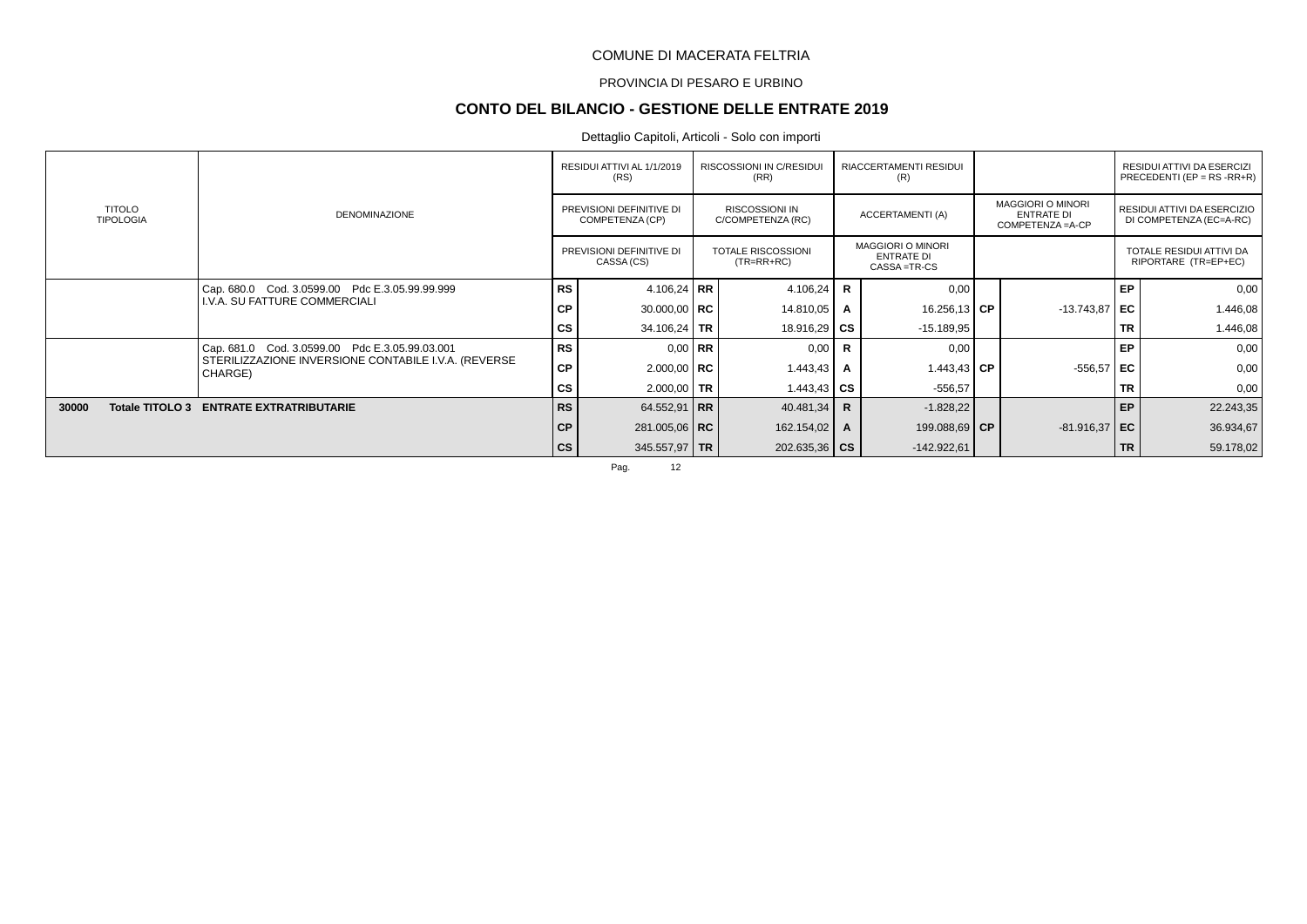#### PROVINCIA DI PESARO E URBINO

# **CONTO DEL BILANCIO - GESTIONE DELLE ENTRATE 2019**

|                                   |                                                                                                          |           | RESIDUI ATTIVI AL 1/1/2019<br>(RS)          |           | <b>RISCOSSIONI IN C/RESIDUI</b><br>(RR)    |              | <b>RIACCERTAMENTI RESIDUI</b><br>(R)                         |           |                                                                    |           | <b>RESIDUI ATTIVI DA ESERCIZI</b><br>PRECEDENTI (EP = $RS$ -RR+R) |
|-----------------------------------|----------------------------------------------------------------------------------------------------------|-----------|---------------------------------------------|-----------|--------------------------------------------|--------------|--------------------------------------------------------------|-----------|--------------------------------------------------------------------|-----------|-------------------------------------------------------------------|
| <b>TITOLO</b><br><b>TIPOLOGIA</b> | DENOMINAZIONE                                                                                            |           | PREVISIONI DEFINITIVE DI<br>COMPETENZA (CP) |           | <b>RISCOSSIONI IN</b><br>C/COMPETENZA (RC) |              | ACCERTAMENTI (A)                                             |           | <b>MAGGIORI O MINORI</b><br><b>ENTRATE DI</b><br>COMPETENZA = A-CP |           | RESIDUI ATTIVI DA ESERCIZIO<br>DI COMPETENZA (EC=A-RC)            |
|                                   |                                                                                                          |           | PREVISIONI DEFINITIVE DI<br>CASSA (CS)      |           | <b>TOTALE RISCOSSIONI</b><br>$(TR=RR+RC)$  |              | <b>MAGGIORI O MINORI</b><br><b>ENTRATE DI</b><br>CASSA=TR-CS |           |                                                                    |           | TOTALE RESIDUI ATTIVI DA<br>RIPORTARE (TR=EP+EC)                  |
| <b>TITOLO 4</b>                   | ENTRATE IN CONTO CAPITALE                                                                                |           |                                             |           |                                            |              |                                                              |           |                                                                    |           |                                                                   |
| 40200                             | Tipologia 200: Contributi agli investimenti                                                              | <b>RS</b> | 14.684,91   RR                              |           | 14.669,90                                  | R            | $-15,01$                                                     |           |                                                                    | EP        | 0,00                                                              |
|                                   |                                                                                                          | <b>CP</b> | 1.804.949,06   RC                           |           | 548.686,63                                 | A            | 592.298,47                                                   | <b>CP</b> | $-1.212.650,59$                                                    | EC        | 43.611,84                                                         |
|                                   |                                                                                                          | <b>CS</b> | 1.819.633,97   TR                           |           | 563.356,53                                 | <b>CS</b>    | $-1.256.277.44$                                              |           |                                                                    | <b>TR</b> | 43.611.84                                                         |
|                                   | Cap. 732.0 Cod. 4.0201.00 Pdc E.4.02.01.01.001<br>CONTRIBUTO PER L'ABBATTIMENTO DI BARRIERE              | <b>RS</b> | $0.00$ RR                                   |           | 0,00                                       | $\mathsf{R}$ | 0,00                                                         |           |                                                                    | EP        | 0.00                                                              |
|                                   | ARCHITETTONICHE (VIABILITA')                                                                             | <b>CP</b> | 50.000,00   $RC$                            |           | 25.000,00                                  | Α            | 50.000,00                                                    | <b>CP</b> | 0,00                                                               | EC        | 25.000,00                                                         |
|                                   |                                                                                                          | CS        | 50.000,00 TR                                |           | 25.000,00                                  | <b>CS</b>    | $-25.000,00$                                                 |           |                                                                    | <b>TR</b> | 25.000,00                                                         |
|                                   | Cap. 733.0 Cod. 4.0201.00 Pdc E.4.02.01.01.001<br>CONTRIBUTO PER INTERVENTI DI RIQUALIFICAZIONE          | <b>RS</b> | $0,00$ RR                                   |           | 0,00                                       | $\mathbf R$  | 0,00                                                         |           |                                                                    | <b>EP</b> | 0,00                                                              |
|                                   | FUNZIONALE ED EFFICIENTAMENTO ENERGETICO IMPIANTI                                                        | <b>CP</b> | 222.000,00   RC                             |           | 0,00                                       | $\mathbf{A}$ | 1.115.77 CP                                                  |           | $-220.884,23$ EC                                                   |           | 1.115,77                                                          |
|                                   | SPORTIVI IN LOCALITA' PRATO                                                                              | CS        | 222.000,00 TR                               |           | 0,00                                       | <b>CS</b>    | $-222.000,00$                                                |           |                                                                    | <b>TR</b> | 1.115,77                                                          |
|                                   | Cap. 733.1 Cod. 4.0201.00 Pdc E.4.02.01.01.001<br>CONTRIBUTO PER COMPLETAMENTO INTERVENTI DI             | <b>RS</b> | $0.00$ RR                                   |           | 0,00                                       | $\mathsf{R}$ | 0,00                                                         |           |                                                                    | EP        | 0,00                                                              |
|                                   | RIQUALIFICAZIONE FUNZIONALE ED EFFICIENTAMENTO                                                           | <b>CP</b> | 222.000,00   RC                             |           | 111.000,00                                 | Α            | 111.000,00                                                   | <b>CP</b> | $-111.000,00$                                                      | EC        | 0,00                                                              |
|                                   | ENERGETICO IMPIANTI SPORTIVI IN LOCALITA' PRATO (FONDI                                                   | cs        | 222.000,00 TR                               |           | 111.000,00                                 | <b>CS</b>    | $-111.000,00$                                                |           |                                                                    | <b>TR</b> | 0,00                                                              |
|                                   | Cap. 738.0 Cod. 4.0201.00 Pdc E.4.02.01.01.001<br>CONTRIBUTO PER INTERVENTI DI ADEGUAMENTO               | <b>RS</b> | $0.00$ RR                                   |           | 0,00                                       | $\mathsf{R}$ | 0,00                                                         |           |                                                                    | <b>EP</b> | 0.00                                                              |
|                                   | STRUTTURALE ED ANTISISMICO EDIFICIO SCOLASTICO                                                           | <b>CP</b> | 800.000,00 RC                               |           | 0,00                                       | Α            | 17.496,07                                                    | <b>CP</b> | -782.503,93                                                        | EC        | 17.496,07                                                         |
|                                   | "NICCOLO' BERETTONI" (INFANZIA E NIDO)                                                                   | CS        | 800.000,00 TR                               |           | 0,00                                       | <b>CS</b>    | $-800.000,00$                                                |           |                                                                    | <b>TR</b> | 17.496,07                                                         |
|                                   | Cap. 739.0 Cod. 4.0201.00 Pdc E.4.02.01.01.001<br>CONTRIBUTO PER LA REALIZZAZIONE DI INVESTIMENTI PER LA | <b>RS</b> | $0,00$ RR                                   |           | 0,00                                       | $\mathsf{R}$ | 0,00                                                         |           |                                                                    | <b>EP</b> | 0,00                                                              |
|                                   | MESSA IN SICUREZZA DI SCUOLE, STRADE, EDIFICI PUBBLICI E                                                 | СP        | 50.000,00   $RC$                            |           | 50.000,00                                  | A            | 50.000,00                                                    | <b>CP</b> | 0,00                                                               | EC        | 0,00                                                              |
|                                   | PATRIMONIO COMUNALE                                                                                      | <b>CS</b> | 50.000,00   TR                              |           | 50.000,00                                  | <b>CS</b>    | 0,00                                                         |           |                                                                    | <b>TR</b> | 0,00                                                              |
|                                   | Cap. 740.0 Cod. 4.0201.00 Pdc E.4.02.01.01.002<br>CONTRIBUTO PER LA PROMOZIONE DEL SISTEMA INTEGRATO DI  | <b>RS</b> | $0.00$ RR                                   |           | 0,00                                       | $\mathsf{R}$ | 0,00                                                         |           |                                                                    | EP        | 0,00                                                              |
|                                   | EDUCAZIONE ED ISTRUZIONE DALLA NASCITA A SEI ANNI DI ETA'                                                | <b>CP</b> | 32.686,63   RC                              |           | 32.686,63                                  | Α            | 32.686,63                                                    | <b>CP</b> | $0,00$ EC                                                          |           | 0,00                                                              |
|                                   |                                                                                                          | <b>CS</b> | 32.686,63   TR                              |           | 32.686,63                                  | <b>CS</b>    | 0,00                                                         |           |                                                                    | <b>TR</b> | 0,00                                                              |
|                                   | Cap. 765.0 Cod. 4.0201.00 Pdc E.4.02.01.02.001<br>CONTRIBUTO PER LAVORI DI MANUTENZIONE PER              | <b>RS</b> | 14.684,91   RR                              |           | 14.669,90                                  | $\mathsf{R}$ | $-15,01$                                                     |           |                                                                    | <b>EP</b> | 0,00                                                              |
|                                   | EFFICIENTAMENTO ED ACQUISTO ATTREZZATURE CAMPO DA                                                        | <b>CP</b> | $0,00$ RC                                   |           | 0,00                                       | A            | 0,00                                                         | <b>CP</b> | $0,00$   EC                                                        |           | 0,00                                                              |
|                                   | TENNIS                                                                                                   | <b>CS</b> | 14.684,91                                   | <b>TR</b> | 14.669,90                                  | <b>CS</b>    | $-15,01$                                                     |           |                                                                    | <b>TR</b> | 0,00                                                              |
|                                   | Cap. 767.0 Cod. 4.0201.00 Pdc E.4.02.01.01.001<br>CONTRIBUTO SPESE PROGETTAZIONE PER INTERVENTO DI       | <b>RS</b> | $0.00$ RR                                   |           | 0,00                                       | $\mathsf{R}$ | 0,00                                                         |           |                                                                    | <b>EP</b> | 0,00                                                              |
|                                   | MIGLIORAMENTO SISMICO DELL'EDIFICIO EX SCUOLA MEDIA                                                      | <b>CP</b> | 330.000,00   RC                             |           | 330.000,00                                 | $\mathbf{A}$ | 330.000,00                                                   | <b>CP</b> | 0,00                                                               | EC        | 0,00                                                              |
|                                   |                                                                                                          | CS        | 330.000,00 TR                               |           | 330.000,00                                 | CS           | 0,00                                                         |           |                                                                    | <b>TR</b> | 0,00                                                              |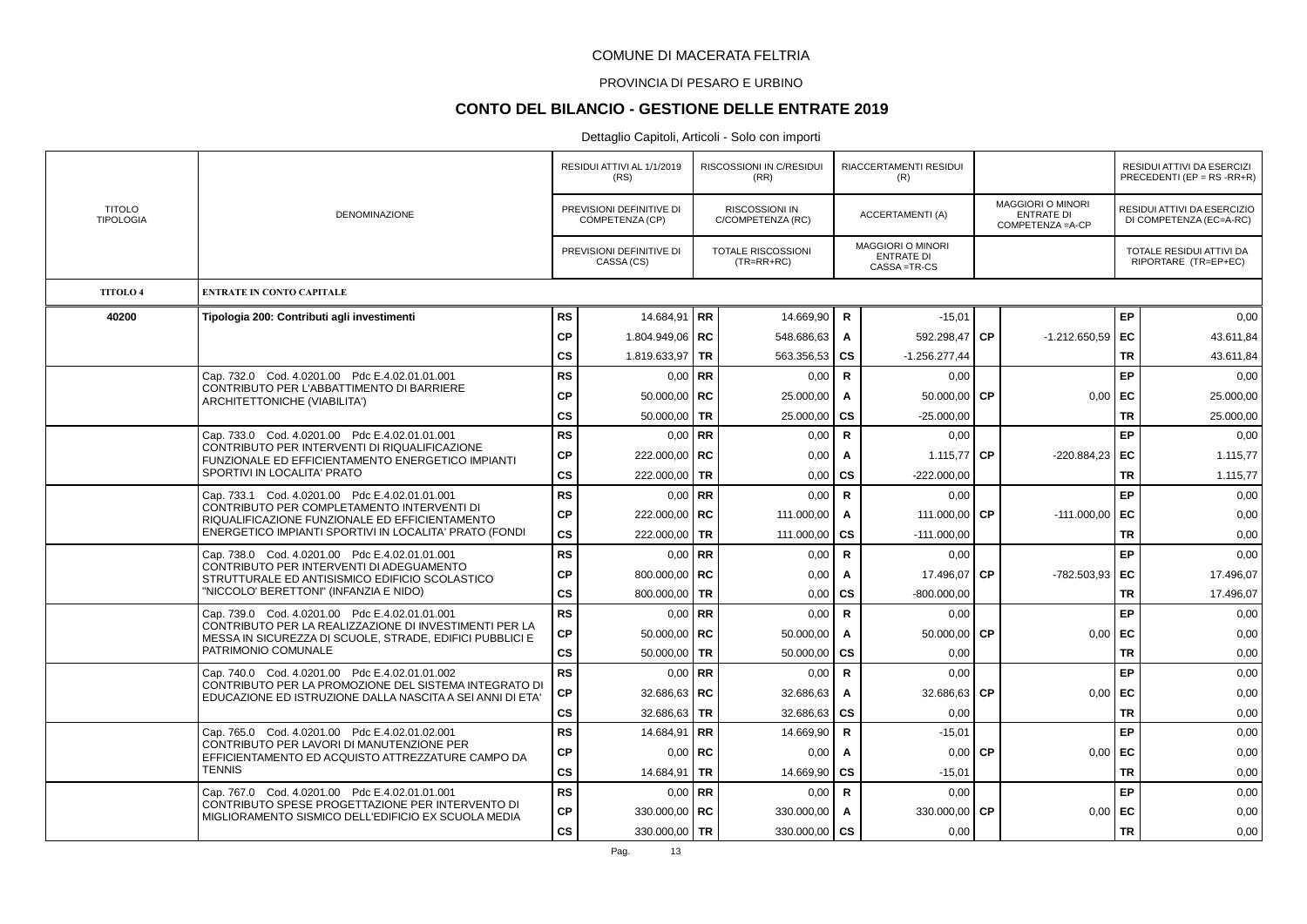### PROVINCIA DI PESARO E URBINO

# **CONTO DEL BILANCIO - GESTIONE DELLE ENTRATE 2019**

|       |                                   |                                                                                                            |               | RESIDUI ATTIVI AL 1/1/2019<br>(RS)          |    | RISCOSSIONI IN C/RESIDUI<br>(RR)           |                | RIACCERTAMENTI RESIDUI<br>(R)                                |      |                                                             |           | RESIDUI ATTIVI DA ESERCIZI<br>PRECEDENTI (EP = $RS$ -RR+R) |
|-------|-----------------------------------|------------------------------------------------------------------------------------------------------------|---------------|---------------------------------------------|----|--------------------------------------------|----------------|--------------------------------------------------------------|------|-------------------------------------------------------------|-----------|------------------------------------------------------------|
|       | <b>TITOLO</b><br><b>TIPOLOGIA</b> | <b>DENOMINAZIONE</b>                                                                                       |               | PREVISIONI DEFINITIVE DI<br>COMPETENZA (CP) |    | <b>RISCOSSIONI IN</b><br>C/COMPETENZA (RC) |                | ACCERTAMENTI (A)                                             |      | MAGGIORI O MINORI<br><b>ENTRATE DI</b><br>COMPETENZA = A-CP |           | RESIDUI ATTIVI DA ESERCIZIO<br>DI COMPETENZA (EC=A-RC)     |
|       |                                   |                                                                                                            |               | PREVISIONI DEFINITIVE DI<br>CASSA (CS)      |    | <b>TOTALE RISCOSSIONI</b><br>$(TR=RR+RC)$  |                | <b>MAGGIORI O MINORI</b><br><b>ENTRATE DI</b><br>CASSA=TR-CS |      |                                                             |           | TOTALE RESIDUI ATTIVI DA<br>RIPORTARE (TR=EP+EC)           |
|       |                                   | Cap. 788.0 Cod. 4.0202.00 Pdc E.4.02.02.01.001                                                             | RS            | $0.00$ RR                                   |    | 0,00                                       | $\mathsf{R}$   | 0,00                                                         |      |                                                             | EP        | 0,00                                                       |
|       |                                   | TRASFERIMENTI DI CAPITALI DA PRIVATI PER COSTRUZIONE<br>OPERE PUBBLICHE                                    | CP            | 98.262,43   RC                              |    | 0,00                                       | A              | 0,00                                                         | CP   | $-98.262,43$                                                | EC        | 0,00                                                       |
|       |                                   |                                                                                                            | $\mathsf{cs}$ | 98.262,43 TR                                |    | 0,00                                       | <b>CS</b>      | $-98.262,43$                                                 |      |                                                             | <b>TR</b> | 0,00                                                       |
|       | 40300                             | Tipologia 300: Altri trasferimenti in conto capitale                                                       | RS            | 0,00                                        | RR | 0,00                                       | R              | 0,00                                                         |      |                                                             | <b>EP</b> | 0,00                                                       |
|       |                                   |                                                                                                            | <b>CP</b>     | 7.438,50   RC                               |    | 7.438,50                                   | A              | 7.438,50                                                     | l CP | 0,00                                                        | l EC      | 0.00                                                       |
|       |                                   |                                                                                                            | cs            | 7.438,50 TR                                 |    | 7.438,50                                   | <b>CS</b>      | 0,00                                                         |      |                                                             | <b>TR</b> | 0,00                                                       |
|       |                                   | Cap. 743.0 Cod. 4.0310.00 Pdc E.4.03.10.02.001                                                             | <b>RS</b>     | $0.00$ RR                                   |    | 0,00                                       | $\mathsf{R}$   | 0,00                                                         |      |                                                             | <b>EP</b> | 0,00                                                       |
|       |                                   | TRASFERIMENTO REGIONALE A PRIVATI DI CONTRIBUTI PER<br>ABBATTIMENTO BARRIERE ARCHITETTONICHE NEGLI EDIFICI | CP            | 7.438,50   RC                               |    | 7.438,50                                   | A              | 7.438,50                                                     | l CP | 0,00                                                        | l EC      | 0,00                                                       |
|       |                                   |                                                                                                            | <b>CS</b>     | 7.438,50 TR                                 |    | 7.438,50                                   | <b>CS</b>      | 0,00                                                         |      |                                                             | <b>TR</b> | 0,00                                                       |
|       | 40400                             | Tipologia 400: Entrate da alienazione di beni materiali e immateriali                                      | RS            | 1.166.32 RR                                 |    | 1.166,32                                   | $\mathsf{R}$   | 0,00                                                         |      |                                                             | EP        | 0,00                                                       |
|       |                                   |                                                                                                            | <b>CP</b>     | 3.956,20   RC                               |    | 3.956,20                                   | A              | 3.956,20 CP                                                  |      | $0,00$ EC                                                   |           | 0,00                                                       |
|       |                                   |                                                                                                            | cs            | 5.122,52 TR                                 |    | 5.122,52                                   | <b>CS</b>      | 0,00                                                         |      |                                                             | <b>TR</b> | 0,00                                                       |
|       |                                   | Cap. 710.0 Cod. 4.0401.00 Pdc E.4.04.01.10.001                                                             | <b>RS</b>     | 1.166,32   RR                               |    | 1.166,32                                   | $\mathsf{R}$   | 0,00                                                         |      |                                                             | EP        | 0,00                                                       |
|       |                                   | ALIENAZIONE DIRITTI REALI DI GODIMENTO                                                                     | <b>CP</b>     | 3.956,20   RC                               |    | 3.956,20                                   | A              | 3.956,20 $\overline{CP}$                                     |      | $0,00$ EC                                                   |           | 0,00                                                       |
|       |                                   |                                                                                                            | $\mathsf{cs}$ | $5.122,52$ TR                               |    | 5.122,52                                   | <b>CS</b>      | 0,00                                                         |      |                                                             | <b>TR</b> | 0,00                                                       |
|       | 40500                             | Tipologia 500: Altre entrate in conto capitale                                                             | RS            | $0.00$ RR                                   |    | 0,00                                       | $\mathsf{R}$   | 0,00                                                         |      |                                                             | <b>EP</b> | 0,00                                                       |
|       |                                   |                                                                                                            | <b>CP</b>     | 5.460,05   RC                               |    | 5.460,05                                   | A              | 5.460,05                                                     | l CP | $0,00$ EC                                                   |           | 0,00                                                       |
|       |                                   |                                                                                                            | $\mathsf{cs}$ | 5.460,05   TR                               |    | 5.460,05                                   | <b>CS</b>      | 0,00                                                         |      |                                                             | <b>TR</b> | 0,00                                                       |
|       |                                   | Cap. 785.0 Cod. 4.0501.00 Pdc E.4.05.01.01.001                                                             | <b>RS</b>     | $0,00$ RR                                   |    | 0,00                                       | R              | 0,00                                                         |      |                                                             | <b>EP</b> | 0,00                                                       |
|       |                                   | PROVENTI DERIVANTI DAL RILASCIO DEL PERMESSO DI<br><b>COSTRUIRE</b>                                        | <b>CP</b>     | 5.460,05   RC                               |    | 5.460,05                                   | $\overline{A}$ | 5.460,05 $\,$ CP                                             |      | 0,00                                                        | l EC      | 0,00                                                       |
|       |                                   |                                                                                                            | $\mathsf{cs}$ | 5.460,05   TR                               |    | 5.460,05                                   | <b>CS</b>      | 0,00                                                         |      |                                                             | <b>TR</b> | 0,00                                                       |
| 40000 |                                   | Totale TITOLO 4 ENTRATE IN CONTO CAPITALE                                                                  | <b>RS</b>     | 15.851,23 RR                                |    | 15.836,22                                  | $\mathsf{R}$   | $-15,01$                                                     |      |                                                             | <b>EP</b> | 0,00                                                       |
|       |                                   |                                                                                                            | <b>CP</b>     | 1.821.803,81   RC                           |    | 565.541,38                                 | $\mathbf{A}$   | 609.153,22 CP                                                |      | $-1.212.650,59$ EC                                          |           | 43.611,84                                                  |
|       |                                   |                                                                                                            | <b>CS</b>     | 1.837.655,04 TR                             |    | 581.377,60 CS                              |                | $-1.256.277,44$                                              |      |                                                             | <b>TR</b> | 43.611,84                                                  |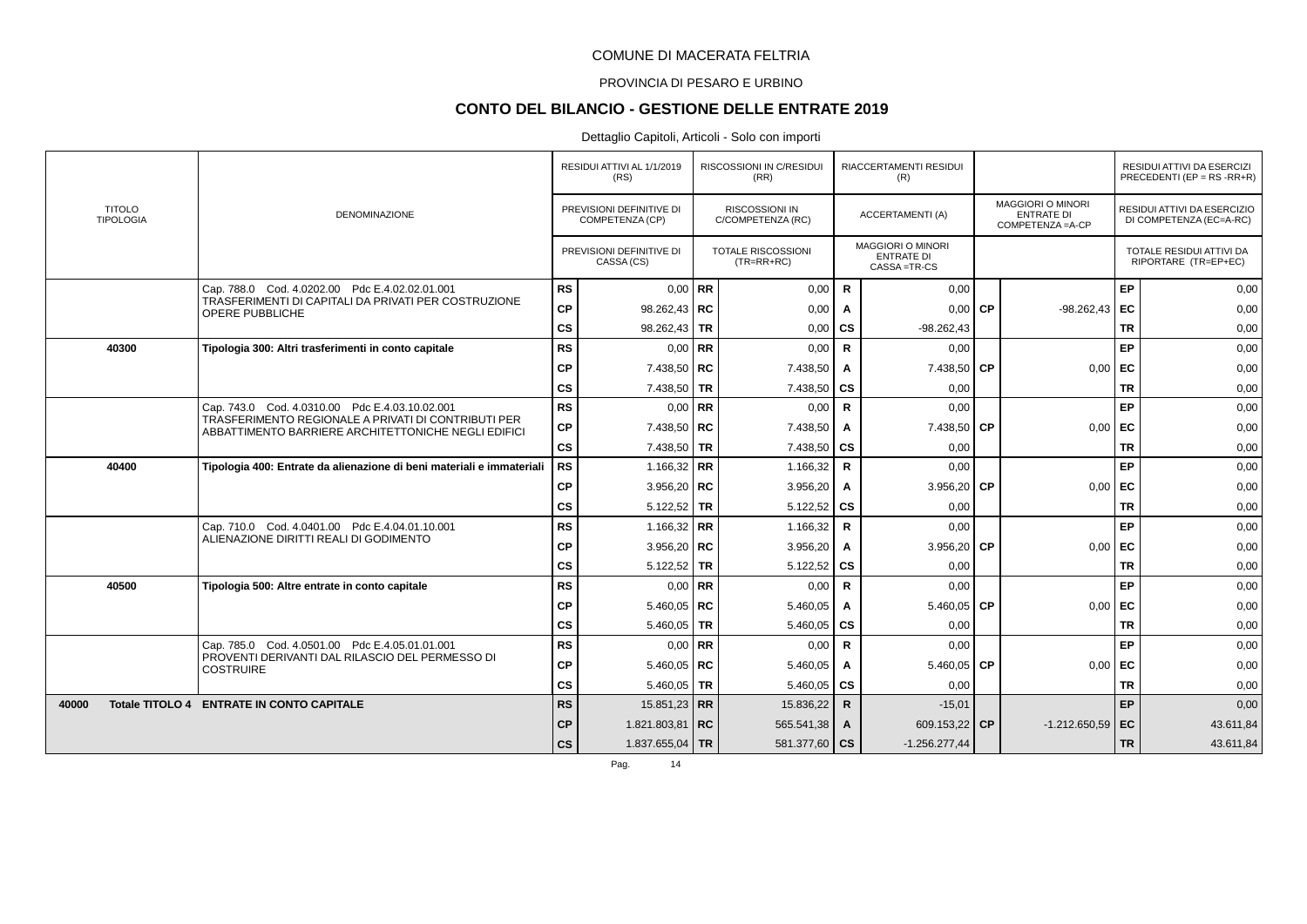### PROVINCIA DI PESARO E URBINO

# **CONTO DEL BILANCIO - GESTIONE DELLE ENTRATE 2019**

## Dettaglio Capitoli, Articoli - Solo con importi

|       |                                   |                                                             |                                             | RESIDUI ATTIVI AL 1/1/2019<br>(RS)     |                                            | <b>RISCOSSIONI IN C/RESIDUI</b><br>(RR)   |                         | RIACCERTAMENTI RESIDUI<br>(R)                                  |                                                                    |                    |                                                        | RESIDUI ATTIVI DA ESERCIZI<br>PRECEDENTI (EP = $RS$ -RR+R) |
|-------|-----------------------------------|-------------------------------------------------------------|---------------------------------------------|----------------------------------------|--------------------------------------------|-------------------------------------------|-------------------------|----------------------------------------------------------------|--------------------------------------------------------------------|--------------------|--------------------------------------------------------|------------------------------------------------------------|
|       | <b>TITOLO</b><br><b>TIPOLOGIA</b> | <b>DENOMINAZIONE</b>                                        | PREVISIONI DEFINITIVE DI<br>COMPETENZA (CP) |                                        | <b>RISCOSSIONI IN</b><br>C/COMPETENZA (RC) |                                           | <b>ACCERTAMENTI (A)</b> |                                                                | <b>MAGGIORI O MINORI</b><br><b>ENTRATE DI</b><br>COMPETENZA = A-CP |                    | RESIDUI ATTIVI DA ESERCIZIO<br>DI COMPETENZA (EC=A-RC) |                                                            |
|       |                                   |                                                             |                                             | PREVISIONI DEFINITIVE DI<br>CASSA (CS) |                                            | <b>TOTALE RISCOSSIONI</b><br>$(TR=RR+RC)$ |                         | <b>MAGGIORI O MINORI</b><br><b>ENTRATE DI</b><br>CASSA = TR-CS |                                                                    |                    |                                                        | TOTALE RESIDUI ATTIVI DA<br>RIPORTARE (TR=EP+EC)           |
|       | <b>TITOLO7</b>                    | ANTICIPAZIONI DA ISTITUTO TESORIERE/CASSIERE                |                                             |                                        |                                            |                                           |                         |                                                                |                                                                    |                    |                                                        |                                                            |
|       | 70100                             | Tipologia 100: Anticipazioni da istituto tesoriere/cassiere | <b>RS</b>                                   | $0.00$ RR                              |                                            | 0,00                                      | $\mathbf R$             | 0,00                                                           |                                                                    |                    | EP                                                     | 0,00                                                       |
|       |                                   |                                                             | <b>CP</b>                                   | 1.000.000,00   RC                      |                                            | 0,00                                      | A                       | $0,00$ CP                                                      |                                                                    | $-1.000.000,00$ EC |                                                        | 0,00                                                       |
|       |                                   |                                                             | CS                                          | 1.000.000,00   TR                      |                                            | 0,00                                      | CS                      | $-1.000.000,00$                                                |                                                                    |                    | <b>TR</b>                                              | 0,00                                                       |
|       |                                   | Cap. 800.0 Cod. 7.0101.00 Pdc E.7.01.01.01.001              | <b>RS</b>                                   | $0.00 \mid \mathsf{RR}$                |                                            | 0,00                                      | R                       | 0,00                                                           |                                                                    |                    | EP                                                     | 0,00                                                       |
|       |                                   | ANTICIPAZIONE DI TESORERIA                                  | СP                                          | 1.000.000,00   RC                      |                                            | 0,00                                      | A                       | $0,00$ CP                                                      |                                                                    | $-1.000.000,00$ EC |                                                        | 0,00                                                       |
|       |                                   |                                                             | CS                                          | 1.000.000,00 TR                        |                                            | 0,00                                      | <b>CS</b>               | $-1.000.000,00$                                                |                                                                    |                    | <b>TR</b>                                              | 0,00                                                       |
| 70000 | <b>Totale TITOLO 7</b>            | ANTICIPAZIONI DA ISTITUTO TESORIERE/CASSIERE                | <b>RS</b>                                   | $0,00$ RR                              |                                            | 0,00                                      | $\mathsf{R}$            | 0,00                                                           |                                                                    |                    | EP                                                     | 0,00                                                       |
|       |                                   |                                                             | CP                                          | 1.000.000,00   RC                      |                                            | 0,00                                      | A                       | $0,00$ CP                                                      |                                                                    | $-1.000.000,00$ EC |                                                        | 0,00                                                       |
|       |                                   |                                                             | $\mathsf{cs}$                               | 1.000.000,00 TR                        |                                            | 0,00                                      | $\mathsf{cs}$           | $-1.000.000,00$                                                |                                                                    |                    | <b>TR</b>                                              | 0,00                                                       |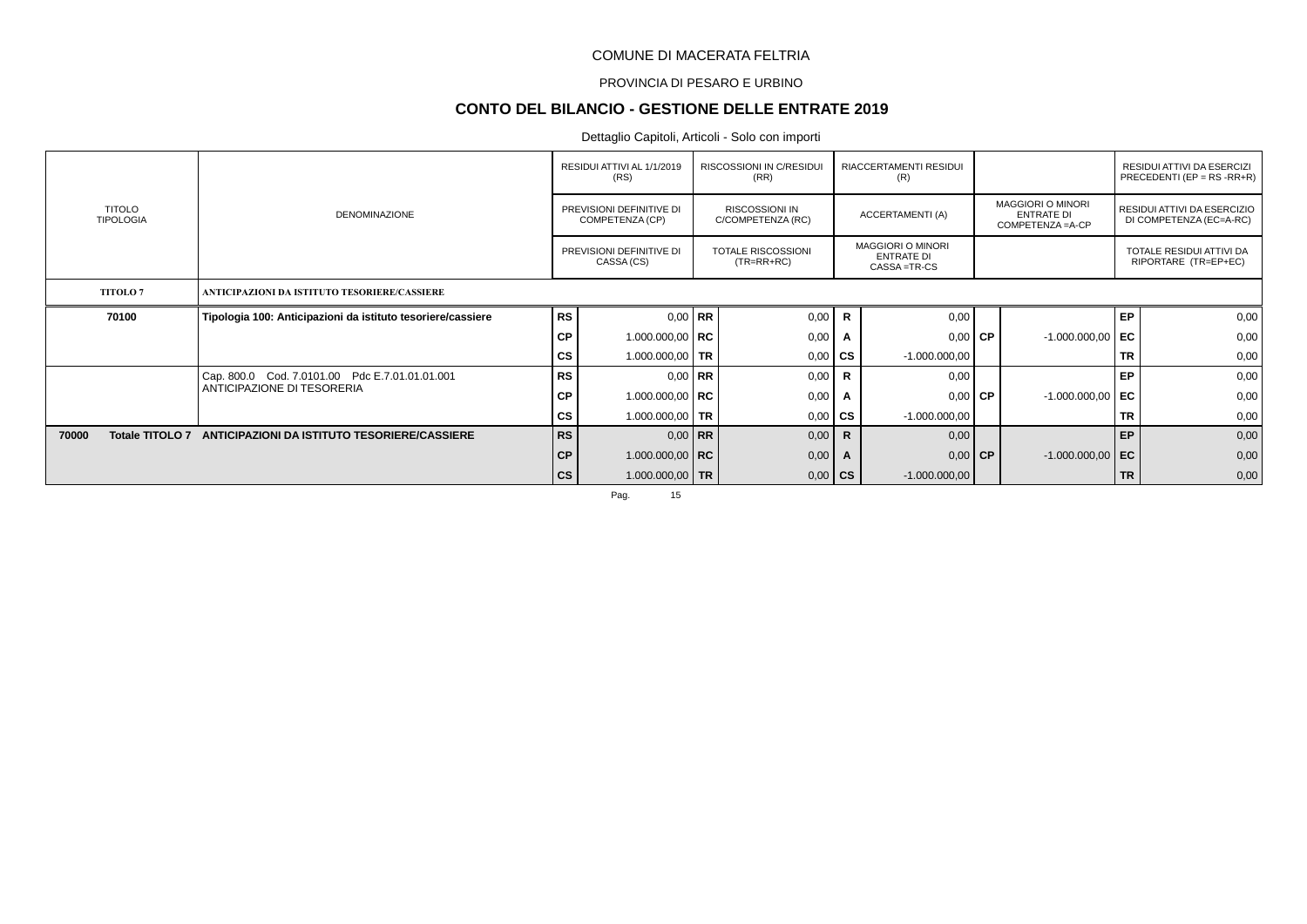#### PROVINCIA DI PESARO E URBINO

# **CONTO DEL BILANCIO - GESTIONE DELLE ENTRATE 2019**

|                                   |                                                                                                          |                        | RESIDUI ATTIVI AL 1/1/2019<br>(RS)          |           | <b>RISCOSSIONI IN C/RESIDUI</b><br>(RR)    |                           | <b>RIACCERTAMENTI RESIDUI</b><br>(R)                         |           |                                                                    |                        | <b>RESIDUI ATTIVI DA ESERCIZI</b><br>PRECEDENTI (EP = $RS$ -RR+R) |
|-----------------------------------|----------------------------------------------------------------------------------------------------------|------------------------|---------------------------------------------|-----------|--------------------------------------------|---------------------------|--------------------------------------------------------------|-----------|--------------------------------------------------------------------|------------------------|-------------------------------------------------------------------|
| <b>TITOLO</b><br><b>TIPOLOGIA</b> | DENOMINAZIONE                                                                                            |                        | PREVISIONI DEFINITIVE DI<br>COMPETENZA (CP) |           | <b>RISCOSSIONI IN</b><br>C/COMPETENZA (RC) |                           | ACCERTAMENTI (A)                                             |           | <b>MAGGIORI O MINORI</b><br><b>ENTRATE DI</b><br>COMPETENZA = A-CP |                        | RESIDUI ATTIVI DA ESERCIZIO<br>DI COMPETENZA (EC=A-RC)            |
|                                   |                                                                                                          |                        | PREVISIONI DEFINITIVE DI<br>CASSA (CS)      |           | TOTALE RISCOSSIONI<br>$(TR=RR+RC)$         |                           | <b>MAGGIORI O MINORI</b><br><b>ENTRATE DI</b><br>CASSA=TR-CS |           |                                                                    |                        | TOTALE RESIDUI ATTIVI DA<br>RIPORTARE (TR=EP+EC)                  |
| TITOLO <sup>9</sup>               | ENTRATE PER CONTO TERZI E PARTITE DI GIRO                                                                |                        |                                             |           |                                            |                           |                                                              |           |                                                                    |                        |                                                                   |
| 90100                             | Tipologia 100: Entrate per partite di giro                                                               | <b>RS</b>              |                                             | $0.00$ RR | 0,00                                       | R                         | 0,00                                                         |           |                                                                    | EP                     | 0,00                                                              |
|                                   |                                                                                                          | <b>CP</b>              | 1.629.600,00   RC                           |           | 282.144,70                                 | $\mathsf{A}$              | 282.144.70 CP                                                |           | $-1.347.455.30$                                                    | l EC                   | 0.00                                                              |
|                                   |                                                                                                          | <b>CS</b>              | 1.629.600,00 TR                             |           | 282.144,70                                 | CS                        | $-1.347.455,30$                                              |           |                                                                    | <b>TR</b>              | 0,00                                                              |
|                                   | Cap. 1001.1 Cod. 9.0102.00 Pdc E.9.01.02.02.001<br>CONTRIBUTI EX C.P.D.E.L.                              | <b>RS</b>              |                                             | $0.00$ RR | 0,00                                       | $\mathsf{R}$              | 0,00                                                         |           |                                                                    | <b>EP</b>              | 0,00                                                              |
|                                   |                                                                                                          | CP                     | 55.000,00   RC                              |           | 31.529,76                                  | Α                         | 31.529,76                                                    | СP        | $-23.470,24$ EC                                                    |                        | 0,00                                                              |
|                                   |                                                                                                          | <b>CS</b>              | 55.000,00 TR                                |           | 31.529,76                                  | <b>CS</b>                 | $-23.470,24$                                                 |           |                                                                    | <b>TR</b>              | 0,00                                                              |
|                                   | Cap. 1001.2 Cod. 9.0102.00 Pdc E.9.01.02.02.001<br>CONTRIBUTI FONDO PREVIDENZA E CREDITO                 | <b>RS</b>              |                                             | $0,00$ RR | 0,00                                       | $\mathsf{R}$              | 0,00                                                         |           |                                                                    | <b>EP</b>              | 0,00                                                              |
|                                   |                                                                                                          | <b>CP</b>              | $2.600,00$ RC                               |           | 1.245,13                                   | Α                         | 1.245,13 CP                                                  |           | $-1.354,87$                                                        | EC.                    | 0,00                                                              |
|                                   |                                                                                                          | CS                     | $2.600,00$ TR                               |           | 1.245,13                                   | CS                        | $-1.354,87$                                                  |           |                                                                    | TR                     | 0,00                                                              |
|                                   | Cap. 1001.3 Cod. 9.0102.00 Pdc E.9.01.02.02.001<br>CONTRIBUTI EX I.N.A.D.E.L.                            | RS                     |                                             | $0,00$ RR | 0,00                                       | $\mathsf{R}$              | 0,00                                                         |           |                                                                    | EP                     | 0,00                                                              |
|                                   |                                                                                                          | <b>CP</b>              | 12.000,00   RC                              |           | 3.390,11                                   | Α                         | $3.390,11$ CP                                                |           | $-8.609.89$ EC                                                     |                        | 0,00                                                              |
|                                   |                                                                                                          | $\mathsf{cs}$          | 12.000,00 TR                                |           | 3.390,11                                   | <b>CS</b>                 | $-8.609.89$                                                  |           |                                                                    | <b>TR</b>              | 0,00                                                              |
|                                   | Cap. 1001.4 Cod. 9.0102.00 Pdc E.9.01.02.02.001<br>CONTRIBUTI I.N.P.S. (GESTIONE SEPARATA) ED I.N.A.I.L. | <b>RS</b>              | $0,00$ RR                                   |           | 0,00                                       | $\mathsf{R}$              | 0,00                                                         |           |                                                                    | <b>EP</b>              | 0,00                                                              |
|                                   |                                                                                                          | CP                     | 1.000,00   $RC$                             |           | 0,00                                       | Α                         | 0,00                                                         | <b>CP</b> | $-1.000,00$ EC                                                     |                        | 0,00                                                              |
|                                   |                                                                                                          | $\mathsf{cs}$          | 1.000,00 TR                                 |           | 0,00                                       | <b>CS</b>                 | $-1.000,00$                                                  |           |                                                                    | <b>TR</b>              | 0,00                                                              |
|                                   | Cap. 1002.1 Cod. 9.0102.00 Pdc E.9.01.02.01.001<br>RITENUTE ERARIALI SU REDDITI DI LAVORO DIPENDENTE ED  | <b>RS</b>              |                                             | $0,00$ RR | 0,00                                       | R                         | 0,00                                                         |           |                                                                    | <b>EP</b>              | 0,00                                                              |
|                                   | <b>ASSIMILATO</b>                                                                                        | <b>CP</b>              | 100.000,00   RC                             |           | 79.080,57                                  | Α                         | 79.080,57                                                    | <b>CP</b> | $-20.919,43$                                                       | EC                     | 0,00                                                              |
|                                   |                                                                                                          | cs                     | 100.000,00 TR                               |           | 79.080,57                                  | CS                        | $-20.919,43$                                                 |           |                                                                    | <b>TR</b>              | 0,00                                                              |
|                                   | Cap. 1002.2 Cod. 9.0103.00 Pdc E.9.01.03.01.001<br>RITENUTE ERARIALI SU REDDITI DI LAVORO AUTONOMO       | <b>RS</b>              | $0,00$ RR                                   |           | 0,00                                       | R                         | 0,00                                                         |           |                                                                    | EP                     | 0,00                                                              |
|                                   |                                                                                                          | <b>CP</b>              | 70.000,00 RC                                |           | 15.173,95                                  | A                         | 15.173,95                                                    | l CP      | $-54.826.05$ EC                                                    |                        | 0,00                                                              |
|                                   |                                                                                                          | <b>CS</b><br><b>RS</b> | 70.000,00 TR                                |           | 15.173,95                                  | <b>CS</b>                 | $-54.826.05$                                                 |           |                                                                    | <b>TR</b><br><b>EP</b> | 0,00                                                              |
|                                   | Cap. 1002.3 Cod. 9.0101.00 Pdc E.9.01.01.01.001<br>RITENUTE ERARIALI SU CONTRIBUTI PUBBLICI              | <b>CP</b>              |                                             | $0.00$ RR | 0,00                                       | $\mathsf{R}$              | 0,00                                                         |           |                                                                    | l EC.                  | 0,00<br>0.00                                                      |
|                                   |                                                                                                          | <b>CS</b>              | $5.000,00$   RC                             |           | 1.467,70                                   | A                         | 1.467,70 CP                                                  |           | $-3.532,30$                                                        | <b>TR</b>              |                                                                   |
|                                   | Cap. 1002.4 Cod. 9.0101.00 Pdc E.9.01.01.99.999                                                          | <b>RS</b>              | $5.000,00$ TR                               | $0.00$ RR | 1.467,70<br>0,00                           | <b>CS</b><br>$\mathsf{R}$ | $-3.532,30$                                                  |           |                                                                    | <b>EP</b>              | 0,00<br>0,00                                                      |
|                                   | RITENUTE ERARIALI SU INDENNITA' DI                                                                       | CP                     | 1.000,00   $RC$                             |           | 0,00                                       |                           | 0,00                                                         | СP        | $-1.000,00$                                                        | EC                     | 0,00                                                              |
|                                   | ESPROPRIO-OCCUPAZIONE, ECC.                                                                              | <b>CS</b>              | $1.000,00$ TR                               |           | 0,00                                       | A<br>CS                   | 0,00<br>$-1.000,00$                                          |           |                                                                    | <b>TR</b>              | 0,00                                                              |
|                                   |                                                                                                          |                        |                                             |           |                                            |                           |                                                              |           |                                                                    |                        |                                                                   |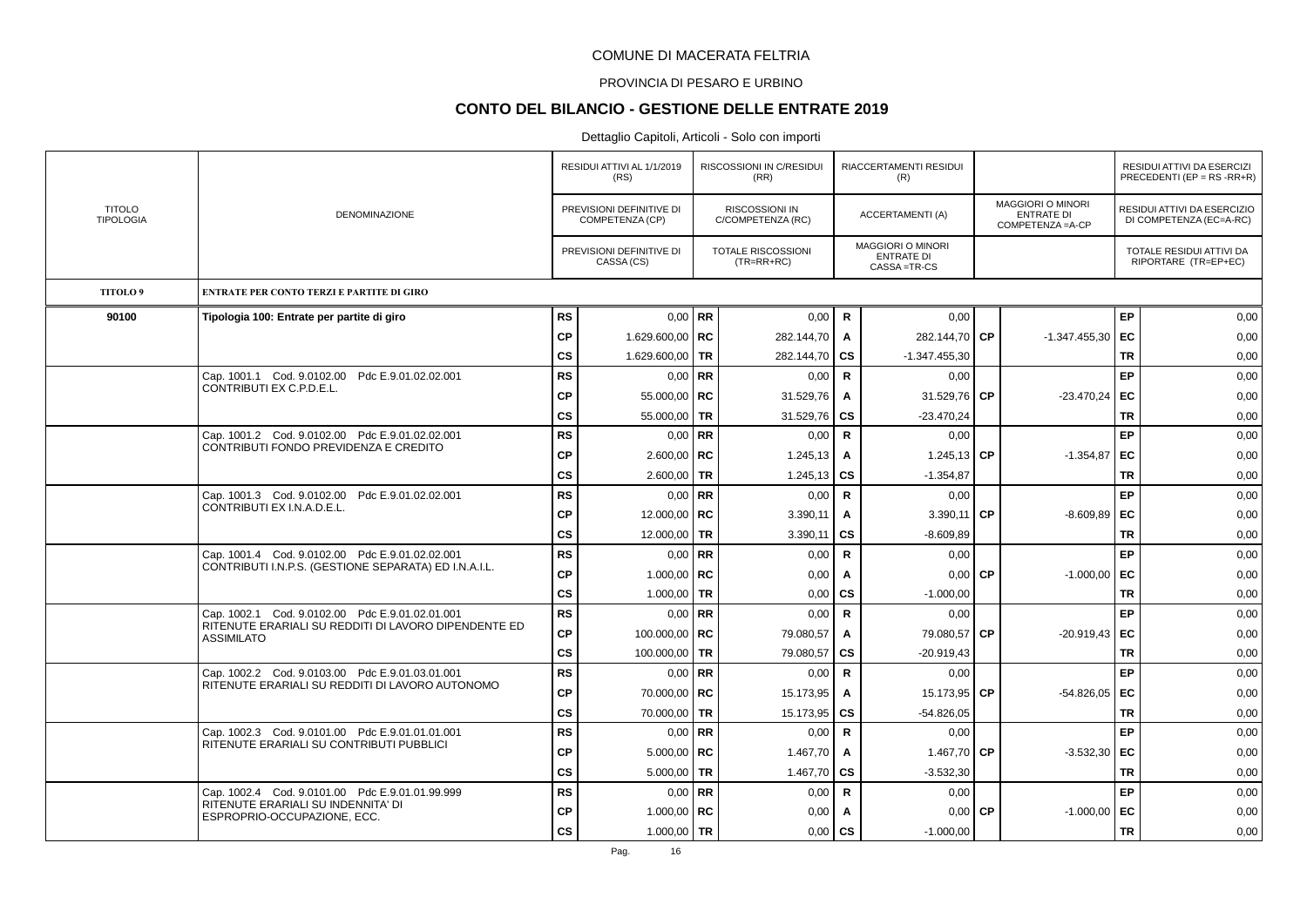### PROVINCIA DI PESARO E URBINO

# **CONTO DEL BILANCIO - GESTIONE DELLE ENTRATE 2019**

|                                   |                                                                                                     |               | RESIDUI ATTIVI AL 1/1/2019<br>(RS)          |           | <b>RISCOSSIONI IN C/RESIDUI</b><br>(RR)    |              | RIACCERTAMENTI RESIDUI<br>(R)                                |           |                                                             |           | RESIDUI ATTIVI DA ESERCIZI<br>PRECEDENTI (EP = $RS$ -RR+R) |
|-----------------------------------|-----------------------------------------------------------------------------------------------------|---------------|---------------------------------------------|-----------|--------------------------------------------|--------------|--------------------------------------------------------------|-----------|-------------------------------------------------------------|-----------|------------------------------------------------------------|
| <b>TITOLO</b><br><b>TIPOLOGIA</b> | DENOMINAZIONE                                                                                       |               | PREVISIONI DEFINITIVE DI<br>COMPETENZA (CP) |           | <b>RISCOSSIONI IN</b><br>C/COMPETENZA (RC) |              | ACCERTAMENTI (A)                                             |           | <b>MAGGIORI O MINORI</b><br>ENTRATE DI<br>COMPETENZA = A-CP |           | RESIDUI ATTIVI DA ESERCIZIO<br>DI COMPETENZA (EC=A-RC)     |
|                                   |                                                                                                     |               | PREVISIONI DEFINITIVE DI<br>CASSA (CS)      |           | <b>TOTALE RISCOSSIONI</b><br>$(TR=RR+RC)$  |              | <b>MAGGIORI O MINORI</b><br><b>ENTRATE DI</b><br>CASSA=TR-CS |           |                                                             |           | TOTALE RESIDUI ATTIVI DA<br>RIPORTARE (TR=EP+EC)           |
|                                   | Cap. 1003.1 Cod. 9.0102.00 Pdc E.9.01.02.99.999                                                     | <b>RS</b>     | $0.00$ RR                                   |           | 0,00                                       | $\mathsf{R}$ | 0,00                                                         |           |                                                             | EP        | 0,00                                                       |
|                                   | <b>QUOTE SINDACALI</b>                                                                              | <b>CP</b>     | $2.000,00$ RC                               |           | 1.081,90                                   | A            | 1.081,90 CP                                                  |           | $-918,10$ EC                                                |           | 0,00                                                       |
|                                   |                                                                                                     | cs            | 2.000,00                                    | <b>TR</b> | 1.081,90                                   | <b>CS</b>    | $-918,10$                                                    |           |                                                             | <b>TR</b> | 0,00                                                       |
|                                   | Cap. 1003.2 Cod. 9.0102.00 Pdc E.9.01.02.99.999                                                     | <b>RS</b>     |                                             | $0.00$ RR | 0,00                                       | $\mathsf{R}$ | 0,00                                                         |           |                                                             | EP        | 0,00                                                       |
|                                   | <b>CESSIONE STIPENDI</b>                                                                            | <b>CP</b>     | 10.000,00   $RC$                            |           | 0,00                                       | A            | 0,00                                                         | l CP      | $-10.000,00$ EC                                             |           | 0,00                                                       |
|                                   |                                                                                                     | <b>CS</b>     | 10.000,00   TR                              |           | 0,00                                       | <b>CS</b>    | $-10.000,00$                                                 |           |                                                             | <b>TR</b> | 0,00                                                       |
|                                   | Cap. 1003.3 Cod. 9.0102.00 Pdc E.9.01.02.99.999                                                     | <b>RS</b>     |                                             | $0.00$ RR | 0.00                                       | $\mathsf{R}$ | 0.00                                                         |           |                                                             | EP        | 0,00                                                       |
|                                   | RICONGIUNZIONE SERVIZI                                                                              | <b>CP</b>     | 10.000,00   RC                              |           | 0,00                                       | A            |                                                              | $0,00$ CP | $-10.000,00$ EC                                             |           | 0,00                                                       |
|                                   |                                                                                                     | <b>CS</b>     | 10.000,00 TR                                |           | 0,00                                       | CS           | $-10.000,00$                                                 |           |                                                             | TR        | 0,00                                                       |
|                                   | Cap. 1005.7 Cod. 9.0101.00 Pdc E.9.01.01.02.001                                                     | <b>RS</b>     | $0.00$ RR                                   |           | 0,00                                       | R            | 0,00                                                         |           |                                                             | EP        | 0,00                                                       |
|                                   | RITENUTE PER SCISSIONE CONTABILE I.V.A. (SPLIT PAYMENT -<br>ATTIVITA' ISTITUZIONALE)                | <b>CP</b>     | 250.000,00   RC                             |           | 132.105,79                                 | A            | 132.105,79                                                   | l CP      | $-117.894,21$                                               | EC        | 0,00                                                       |
|                                   |                                                                                                     | cs            | 250.000,00                                  | <b>TR</b> | 132.105,79   CS                            |              | $-117.894,21$                                                |           |                                                             | <b>TR</b> | 0,00                                                       |
|                                   | Cap. 1005.8 Cod. 9.0101.00 Pdc E.9.01.01.02.001                                                     | <b>RS</b>     | $0.00$ RR                                   |           | 0,00                                       | $\mathsf{R}$ | 0,00                                                         |           |                                                             | EP        | 0,00                                                       |
|                                   | RITENUTE PER SCISSIONE CONTABILE I.V.A. (SPLIT PAYMENT -<br>ATTIVITA' COMMERCIALE)                  | <b>CP</b>     | 100.000,00   RC                             |           | 11.620,29                                  | $\mathbf{A}$ | 11.620,29 CP                                                 |           | $-88.379.71$                                                | EC        | 0,00                                                       |
|                                   |                                                                                                     | $\mathsf{cs}$ | 100.000,00                                  | <b>TR</b> | 11.620,29                                  | <b>CS</b>    | $-88.379.71$                                                 |           |                                                             | <b>TR</b> | 0,00                                                       |
|                                   | Cap. 1006.0 Cod. 9.0199.00 Pdc E.9.01.99.03.001                                                     | <b>RS</b>     | $0.00$ RR                                   |           | 0,00                                       | $\mathsf{R}$ | 0,00                                                         |           |                                                             | EP        | 0,00                                                       |
|                                   | RIMBORSO DI ANTICIPAZIONE DI FONDI PER IL SERVIZIO<br><b>ECONOMATO</b>                              | <b>CP</b>     | 1.000,00   $RC$                             |           | 950,00                                     | A            | 950,00                                                       | <b>CP</b> | $-50,00$ EC                                                 |           | 0,00                                                       |
|                                   |                                                                                                     | <b>CS</b>     | 1.000,00                                    | TR        | 950,00                                     | CS           | $-50,00$                                                     |           |                                                             | TR        | 0,00                                                       |
|                                   | Cap. 1010.0 Cod. 9.0199.00 Pdc E.9.01.99.06.001                                                     | <b>RS</b>     | $0.00$ RR                                   |           | 0,00                                       | R            | 0,00                                                         |           |                                                             | EP        | 0,00                                                       |
|                                   | DESTINAZIONE INCASSI VINCOLATI A SPESE CORRENTI AI SENSI<br>DELL'ARTICOLO 195 DEL T.U.E.L.          | <b>CP</b>     | 500.000,00   RC                             |           | 0,00                                       | A            |                                                              | $0,00$ CP | $-500.000,00$                                               | EC        | 0,00                                                       |
|                                   |                                                                                                     | cs            | 500.000,00 TR                               |           | 0,00                                       | CS           | $-500.000,00$                                                |           |                                                             | <b>TR</b> | 0,00                                                       |
|                                   | Cap. 1011.0 Cod. 9.0199.00 Pdc E.9.01.99.06.002                                                     | <b>RS</b>     | $0,00$ RR                                   |           | 0,00                                       | R            | 0,00                                                         |           |                                                             | EP        | 0,00                                                       |
|                                   | REINTEGRO INCASSI VINCOLATI AI SENSI DELL'ARTICOLO 195<br>DEL T.U.E.L.                              | <b>CP</b>     | 500.000.00 RC                               |           | 0.00                                       | A            |                                                              | $0.00$ CP | $-500.000,00$ EC                                            |           | 0,00                                                       |
|                                   |                                                                                                     | <b>CS</b>     | 500.000.00                                  | <b>TR</b> | 0.00                                       | <b>CS</b>    | $-500.000.00$                                                |           |                                                             | <b>TR</b> | 0,00                                                       |
|                                   | Cap. 1012.0 Cod. 9.0199.00 Pdc E.9.01.99.01.001                                                     | <b>RS</b>     | $0,00$ RR                                   |           | 0,00                                       | $\mathsf{R}$ | 0,00                                                         |           |                                                             | EP        | 0,00                                                       |
|                                   | ENTRATE DERIVANTI DALLA RESTITUZIONE DI PAGAMENTI<br>EFFETTUATI DALL'ENTE MA NON ANDATI A BUON FINE | <b>CP</b>     | 10.000,00   RC                              |           | 4.499,50                                   | A            | 4.499,50 CP                                                  |           | $-5.500,50$ EC                                              |           | 0,00                                                       |
|                                   |                                                                                                     | <b>CS</b>     | 10.000,00   TR                              |           | 4.499,50 $\circ$                           |              | $-5.500,50$                                                  |           |                                                             | <b>TR</b> | 0,00                                                       |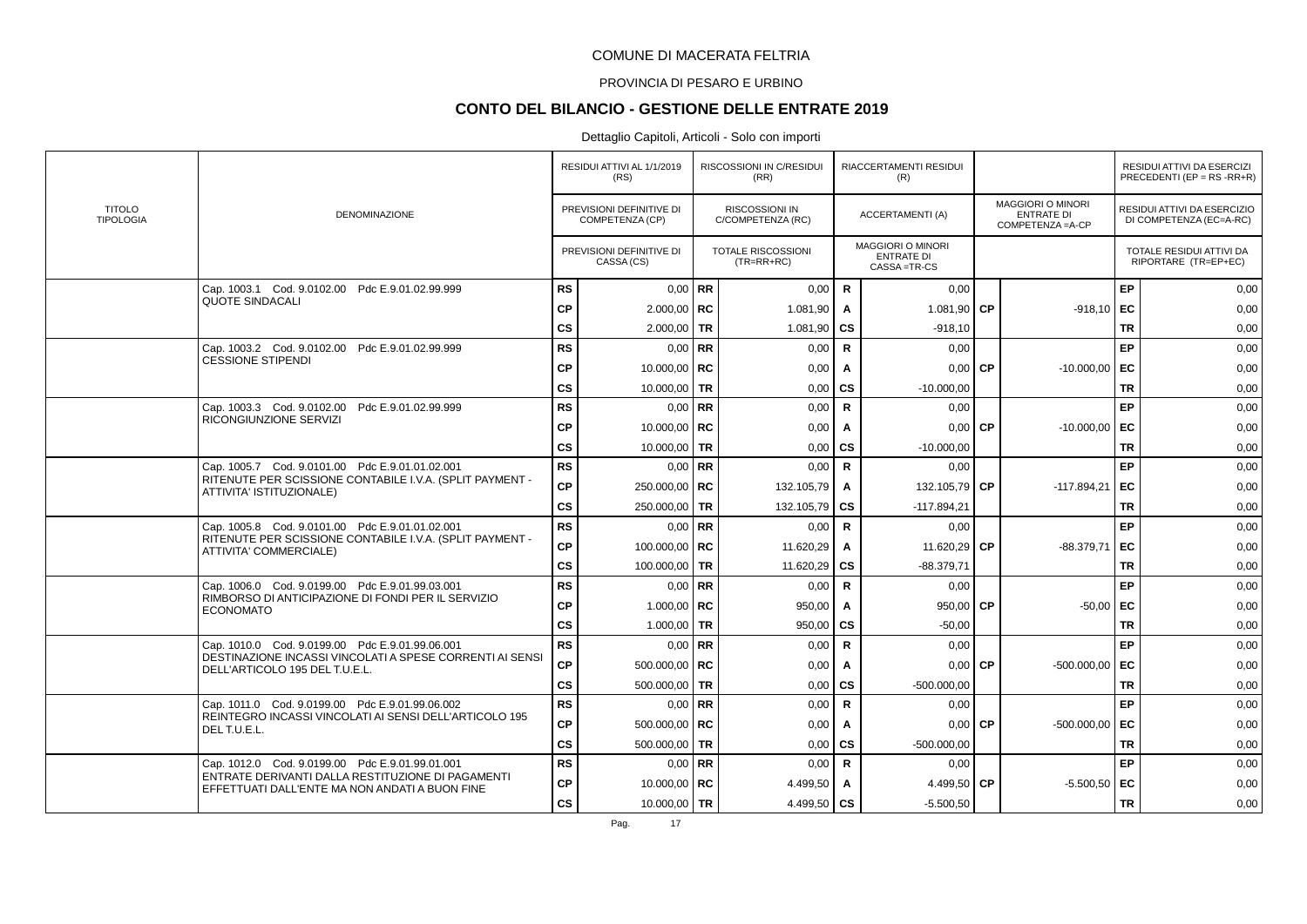### PROVINCIA DI PESARO E URBINO

# **CONTO DEL BILANCIO - GESTIONE DELLE ENTRATE 2019**

#### Dettaglio Capitoli, Articoli - Solo con importi

|                                   |                                                                                          |               | RESIDUI ATTIVI AL 1/1/2019<br>(RS)          | RISCOSSIONI IN C/RESIDUI<br>(RR)           |              | RIACCERTAMENTI RESIDUI<br>(R)                                |                                                                    |           | RESIDUI ATTIVI DA ESERCIZI<br>PRECEDENTI (EP = $RS$ - $RR+R$ ) |
|-----------------------------------|------------------------------------------------------------------------------------------|---------------|---------------------------------------------|--------------------------------------------|--------------|--------------------------------------------------------------|--------------------------------------------------------------------|-----------|----------------------------------------------------------------|
| <b>TITOLO</b><br><b>TIPOLOGIA</b> | <b>DENOMINAZIONE</b>                                                                     |               | PREVISIONI DEFINITIVE DI<br>COMPETENZA (CP) | <b>RISCOSSIONI IN</b><br>C/COMPETENZA (RC) |              | <b>ACCERTAMENTI (A)</b>                                      | <b>MAGGIORI O MINORI</b><br><b>ENTRATE DI</b><br>COMPETENZA = A-CP |           | RESIDUI ATTIVI DA ESERCIZIO<br>DI COMPETENZA (EC=A-RC)         |
|                                   |                                                                                          |               | PREVISIONI DEFINITIVE DI<br>CASSA (CS)      | <b>TOTALE RISCOSSIONI</b><br>$(TR=RR+RC)$  |              | <b>MAGGIORI O MINORI</b><br><b>ENTRATE DI</b><br>CASSA=TR-CS |                                                                    |           | TOTALE RESIDUI ATTIVI DA<br>RIPORTARE (TR=EP+EC)               |
| 90200                             | Tipologia 200: Entrate per conto terzi                                                   | <b>RS</b>     | $0.00$ RR                                   | 0,00                                       | $\mathbf R$  | 0.00                                                         |                                                                    | EP        | 0,00                                                           |
|                                   |                                                                                          | <b>CP</b>     | 30.000,00   $RC$                            | 13.774,00                                  | A            | 13.774,00 CP                                                 | $-16.226,00$                                                       | EC        | 0,00                                                           |
|                                   |                                                                                          | cs            | 30.000,00 TR                                | 13.774,00   CS                             |              | $-16.226,00$                                                 |                                                                    | <b>TR</b> | 0,00                                                           |
|                                   | Cap. 1004.0 Cod. 9.0204.00 Pdc E.9.02.04.02.001                                          | <b>RS</b>     | $0,00$ RR                                   | 0,00                                       | $\mathbf R$  | 0,00                                                         |                                                                    | EP        | 0,00                                                           |
|                                   | <b>DEPOSITI CAUZIONALI</b>                                                               | <b>CP</b>     | $5.000,00$ RC                               | 0,00                                       | A            | $0,00$ CP                                                    | $-5.000,00$                                                        | EC        | 0,00                                                           |
|                                   |                                                                                          | $\mathsf{cs}$ | $5.000,00$ TR                               | 0,00                                       | <b>CS</b>    | $-5.000,00$                                                  |                                                                    | <b>TR</b> | 0,00                                                           |
|                                   | Cap. 1007.0 Cod. 9.0204.00 Pdc E.9.02.04.01.001                                          | <b>RS</b>     | $0.00$ RR                                   | 0,00                                       | $\mathsf{R}$ | 0,00                                                         |                                                                    | EP        | 0,00                                                           |
|                                   | DEPOSITI PER SPESE CONTRATTUALI E D'ASTA                                                 | <b>CP</b>     | $5.000,00$ RC                               | 0,00                                       | A            | $0,00$ CP                                                    | $-5.000,00$ EC                                                     |           | 0,00                                                           |
|                                   |                                                                                          | cs            | $5.000,00$ TR                               | 0,00                                       | cs           | $-5.000,00$                                                  |                                                                    | <b>TR</b> | 0,00                                                           |
|                                   | Cap. 1020.0 Cod. 9.0205.00 Pdc E.9.02.05.01.001                                          | <b>RS</b>     | $0.00$ RR                                   | 0,00                                       | R            | 0.00                                                         |                                                                    | EP        | 0,00                                                           |
|                                   | TRIBUTO PER L'ESERCIZIO DELLE FUNZIONI DI TUTELA -<br>PROTEZIONE ED IGIENE DELL'AMBIENTE | <b>CP</b>     | 20.000,00   RC                              | 13.774,00                                  | Α            | 13.774,00 CP                                                 | $-6.226,00$                                                        | EC        | 0,00                                                           |
|                                   |                                                                                          | cs            | 20.000,00 TR                                | 13.774,00 $\overline{CS}$                  |              | $-6.226,00$                                                  |                                                                    | <b>TR</b> | 0,00                                                           |
| 90000                             | Totale TITOLO 9 ENTRATE PER CONTO TERZI E PARTITE DI GIRO                                | RS            | $0,00$ RR                                   | 0,00                                       | $\mathsf{R}$ | 0,00                                                         |                                                                    | EP        | 0,00                                                           |
|                                   |                                                                                          | <b>CP</b>     | 1.659.600,00   RC                           | 295.918,70                                 | $\mathbf{A}$ | 295.918,70 CP                                                | $-1.363.681,30$                                                    | l EC      | 0,00                                                           |
|                                   |                                                                                          | $\mathsf{cs}$ | 1.659.600,00 TR                             | 295.918,70   CS                            |              | $-1.363.681,30$                                              |                                                                    | <b>TR</b> | 0,00                                                           |
|                                   | <b>TOTALE TITOLI</b>                                                                     | <b>RS</b>     | 255.844.74 RR                               | 148.458,07                                 | $\mathsf{R}$ | $-18.188,70$                                                 |                                                                    | EP        | 89.197,97                                                      |
|                                   |                                                                                          | <b>CP</b>     | 6.411.163,71   RC                           | 2.475.667,09                               | A            | 2.721.077,98 CP                                              | $-3.690.085.73$ EC                                                 |           | 245.410,89                                                     |
|                                   |                                                                                          | CS            | 6.667.008,45   TR                           | $2.624.125,16$ CS                          |              | $-4.042.883.29$                                              |                                                                    | <b>TR</b> | 334.608,86                                                     |
|                                   | <b>TOTALE GENERALE DELLE ENTRATE</b>                                                     | <b>RS</b>     | 255.844,74 RR                               | 148.458,07                                 | $\mathsf{R}$ | $-18.188,70$                                                 |                                                                    | EP        | 89.197,97                                                      |
|                                   |                                                                                          | <b>CP</b>     | 7.017.303,07 RC                             | 2.475.667,09                               | $\mathbf{A}$ | 2.721.077,98 CP                                              | $-3.690.085.73$ EC                                                 |           | 245.410,89                                                     |
|                                   |                                                                                          | cs            | 6.667.008,45   TR                           | $2.624.125,16$ CS                          |              | $-4.042.883,29$                                              |                                                                    | <b>TR</b> | 334.608,86                                                     |